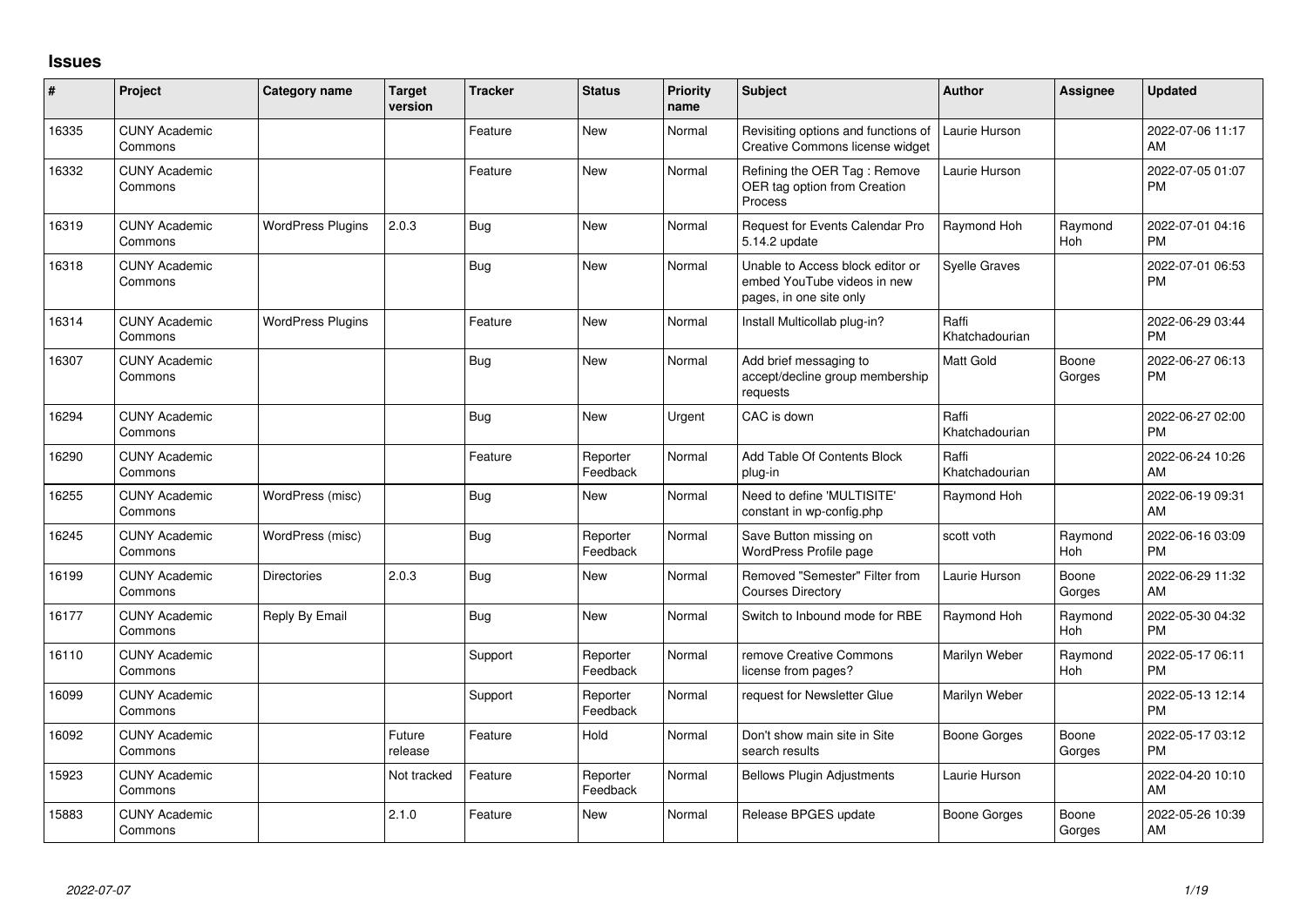| #     | Project                         | Category name                  | <b>Target</b><br>version | <b>Tracker</b> | <b>Status</b>        | <b>Priority</b><br>name | <b>Subject</b>                                                    | <b>Author</b>           | <b>Assignee</b> | <b>Updated</b>                |
|-------|---------------------------------|--------------------------------|--------------------------|----------------|----------------------|-------------------------|-------------------------------------------------------------------|-------------------------|-----------------|-------------------------------|
| 15816 | <b>CUNY Academic</b><br>Commons |                                | Not tracked              | Support        | <b>New</b>           | Normal                  | slow loading at SPS                                               | Marilyn Weber           |                 | 2022-04-05 01:26<br><b>PM</b> |
| 15767 | <b>CUNY Academic</b><br>Commons | WordPress (misc)               |                          | Support        | <b>New</b>           | Normal                  | Site loading slowly                                               | scott voth              | Boone<br>Gorges | 2022-04-04 08:56<br><b>PM</b> |
| 15757 | <b>CUNY Academic</b><br>Commons |                                |                          | Bug            | <b>New</b>           | Normal                  | Members # do not match                                            | Laurie Hurson           |                 | 2022-03-30 04:52<br><b>PM</b> |
| 15685 | <b>CUNY Academic</b><br>Commons |                                |                          | Support        | <b>New</b>           | High                    | problem with chrome?                                              | Marilyn Weber           |                 | 2022-04-25 03:40<br><b>PM</b> |
| 15655 | <b>CUNY Academic</b><br>Commons |                                | 2.0.3                    | Support        | Reporter<br>Feedback | Normal                  | Event Aggregator plugin?                                          | Marilyn Weber           |                 | 2022-06-29 11:32<br>AM        |
| 15613 | <b>CUNY Academic</b><br>Commons |                                | 2.0.3                    | Feature        | Reporter<br>Feedback | Normal                  | Adding "Passster" plugin                                          | Laurie Hurson           |                 | 2022-06-29 11:32<br>AM        |
| 15604 | <b>CUNY Academic</b><br>Commons | <b>Email Notifications</b>     | Future<br>release        | Feature        | Assigned             | Normal                  | Restructure Commons Group<br><b>Digest Email Messages</b>         | <b>Matt Gold</b>        | Boone<br>Gorges | 2022-05-26 10:45<br>AM        |
| 15565 | <b>CUNY Academic</b><br>Commons |                                |                          | Support        | <b>New</b>           | Normal                  | Events - send updates to an email<br>listserv                     | Marilyn Weber           |                 | 2022-03-10 01:06<br><b>PM</b> |
| 15516 | <b>CUNY Academic</b><br>Commons | <b>WordPress Plugins</b>       |                          | Bug            | Reporter<br>Feedback | Normal                  | Can't publish or save draft of post<br>on wordpress.com           | Raffi<br>Khatchadourian | Raymond<br>Hoh  | 2022-03-02 05:52<br><b>PM</b> |
| 15370 | <b>CUNY Academic</b><br>Commons |                                |                          | Support        | Reporter<br>Feedback | Normal                  | All-in-One Event Calendar?                                        | Marilyn Weber           |                 | 2022-02-17 11:03<br>AM        |
| 15260 | <b>CUNY Academic</b><br>Commons |                                |                          | Support        | Reporter<br>Feedback | Normal                  | Diacritical markings   European<br><b>Stages</b>                  | Marilyn Weber           |                 | 2022-02-04 08:16<br>AM        |
| 15242 | <b>CUNY Academic</b><br>Commons | Performance                    | Not tracked              | Bug            | Reporter<br>Feedback | Normal                  | Slugist site                                                      | Raffi<br>Khatchadourian | Boone<br>Gorges | 2022-02-07 11:14<br>AM        |
| 15210 | <b>CUNY Academic</b><br>Commons | Analytics                      | Not tracked              | Design/UX      | New                  | Normal                  | Google Analytics improvements                                     | Colin McDonald          | Boone<br>Gorges | 2022-05-24 10:47<br>AM        |
| 15194 | <b>CUNY Academic</b><br>Commons | Internal Tools and<br>Workflow | 2.1.0                    | Feature        | <b>New</b>           | Normal                  | PHPCS sniff for un-restored<br>switch_to_blog() calls             | <b>Boone Gorges</b>     | Jeremy Felt     | 2022-05-26 10:45<br>AM        |
| 15176 | <b>CUNY Academic</b><br>Commons |                                | Not tracked              | Support        | Reporter<br>Feedback | Normal                  | Archiving Q Writing & Old<br>Wordpress Sites on the Commons       | Laurie Hurson           |                 | 2022-02-08 10:28<br>AM        |
| 15169 | <b>CUNY Academic</b><br>Commons |                                | 2.0.3                    | Support        | Reporter<br>Feedback | Normal                  | new Prelude website zipfiles for<br>custom theme and other files. | Marilyn Weber           |                 | 2022-06-29 11:32<br>AM        |
| 15045 | <b>CUNY Academic</b><br>Commons |                                |                          | Support        | New                  | Normal                  | no result for KCeL in the search<br>box on the commons            | Marilyn Weber           |                 | 2021-12-10 11:29<br>AM        |
| 14994 | <b>CUNY Academic</b><br>Commons | cdev.gc.cuny.edu               | Not tracked              | Support        | In Progress          | Normal                  | Clear Cache on CDEV                                               | scott voth              | Raymond<br>Hoh  | 2021-12-07 03:51<br><b>PM</b> |
| 14987 | <b>CUNY Academic</b><br>Commons | <b>WordPress Plugins</b>       | Future<br>release        | <b>Bug</b>     | New                  | Normal                  | Elementor update causes<br>database freeze-up                     | Boone Gorges            | Boone<br>Gorges | 2021-11-29 12:02<br><b>PM</b> |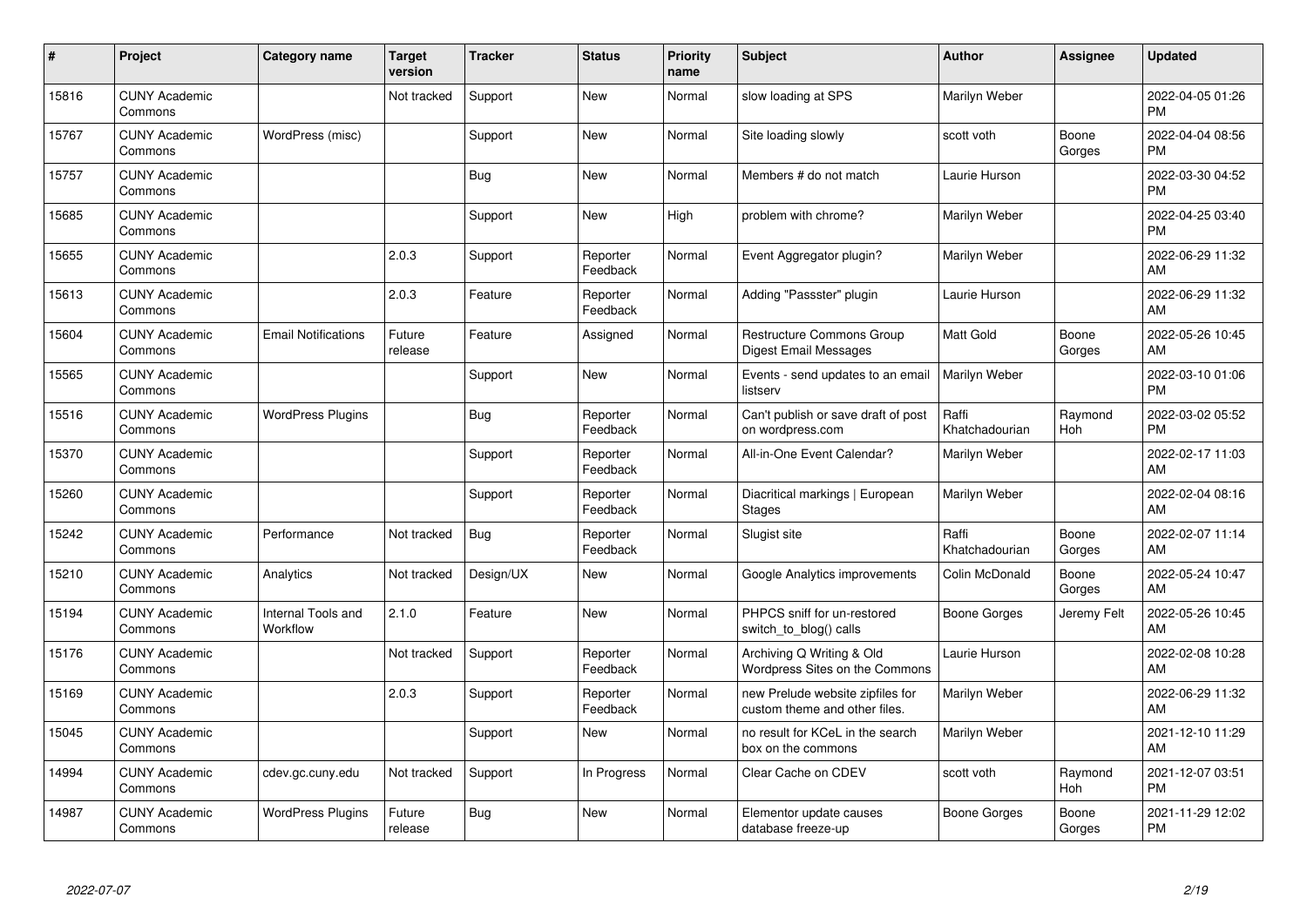| $\vert$ # | <b>Project</b>                  | Category name           | <b>Target</b><br>version | <b>Tracker</b> | <b>Status</b>        | <b>Priority</b><br>name | <b>Subject</b>                                                                             | <b>Author</b>           | Assignee        | <b>Updated</b>                |
|-----------|---------------------------------|-------------------------|--------------------------|----------------|----------------------|-------------------------|--------------------------------------------------------------------------------------------|-------------------------|-----------------|-------------------------------|
| 14983     | <b>CUNY Academic</b><br>Commons | WordPress (misc)        | Not tracked              | Support        | Reporter<br>Feedback | Normal                  | "Read More" tag not working                                                                | Rebecca Krisel          | Raymond<br>Hoh  | 2021-11-23 01:17<br><b>PM</b> |
| 14940     | <b>CUNY Academic</b><br>Commons |                         |                          | <b>Bug</b>     | New                  | Normal                  | Discrepancy between Commons<br>profile "sites" and actual # of sites                       | Laurie Hurson           |                 | 2021-11-08 11:09<br>AM        |
| 14936     | <b>CUNY Academic</b><br>Commons |                         |                          | <b>Bug</b>     | <b>New</b>           | Normal                  | Commons websites blocked by<br>SPS campus network                                          | Laurie Hurson           |                 | 2021-11-03 03:57<br><b>PM</b> |
| 14911     | <b>CUNY Academic</b><br>Commons | <b>WordPress Themes</b> | Not tracked              | Support        | <b>New</b>           | Normal                  | Twentytwentyone theme                                                                      | Marilyn Weber           |                 | 2021-10-28 10:37<br>AM        |
| 14908     | <b>CUNY Academic</b><br>Commons | Performance             |                          | Bug            | New                  | Normal                  | Stale object cache on cdev                                                                 | Raymond Hoh             | Boone<br>Gorges | 2021-12-07 09:45<br>AM        |
| 14900     | <b>CUNY Academic</b><br>Commons |                         | Not tracked              | Support        | Reporter<br>Feedback | Normal                  | previous theme?                                                                            | Marilyn Weber           |                 | 2021-10-25 10:31<br>AM        |
| 14842     | <b>CUNY Academic</b><br>Commons |                         | Not tracked              | Support        | Reporter<br>Feedback | Normal                  | Question about widgets and block<br>editor                                                 | Gina Cherry             |                 | 2021-10-06 03:01<br><b>PM</b> |
| 14792     | <b>CUNY Academic</b><br>Commons |                         |                          | Bug            | <b>New</b>           | Normal                  | Inconsistent email notifications<br>from gravity forms                                     | Raffi<br>Khatchadourian |                 | 2021-10-04 01:50<br><b>PM</b> |
| 14787     | <b>CUNY Academic</b><br>Commons | <b>Plugin Packages</b>  | Future<br>release        | Feature        | <b>New</b>           | Normal                  | Creating a "Design" plugin<br>package                                                      | Laurie Hurson           | scott voth      | 2022-04-27 04:56<br><b>PM</b> |
| 14784     | <b>CUNY Academic</b><br>Commons |                         |                          | Support        | Reporter<br>Feedback | Normal                  | User report of logo problem when<br>using Customizer theme                                 | Marilyn Weber           |                 | 2021-09-17 10:25<br>AM        |
| 14629     | <b>CUNY Academic</b><br>Commons |                         | Not tracked              | Bug            | Reporter<br>Feedback | Normal                  | Possible Post Order Bug?                                                                   | Syelle Graves           |                 | 2021-09-14 10:47<br>AM        |
| 14538     | <b>CUNY Academic</b><br>Commons |                         | Not tracked              | Support        | Reporter<br>Feedback | Normal                  | <b>Weebly To Commons</b>                                                                   | Laurie Hurson           |                 | 2021-09-14 10:47<br>AM        |
| 14504     | <b>CUNY Academic</b><br>Commons |                         | Not tracked              | Publicity      | Reporter<br>Feedback | Normal                  | Adding showcases to home page<br>menu                                                      | Laurie Hurson           | Boone<br>Gorges | 2022-01-19 03:26<br><b>PM</b> |
| 14496     | <b>CUNY Academic</b><br>Commons | Domain Mapping          | Future<br>release        | <b>Bug</b>     | New                  | Normal                  | Mapped domain SSO uses<br>third-party cookies                                              | Raymond Hoh             | Raymond<br>Hoh  | 2021-05-24 04:03<br><b>PM</b> |
| 14483     | <b>CUNY Academic</b><br>Commons | WordPress - Media       | Not tracked              | <b>Bug</b>     | Reporter<br>Feedback | Normal                  | Wordpress PDF Embed Stopped<br>Working after JITP Media Clone                              | Patrick DeDauw          | Boone<br>Gorges | 2021-05-20 01:51<br><b>PM</b> |
| 14475     | <b>CUNY Academic</b><br>Commons |                         | Not tracked              | Publicity      | New                  | Normal                  | OER Showcase Page                                                                          | Laurie Hurson           | Laurie Hurson   | 2021-09-14 10:46<br>AM        |
| 14398     | <b>CUNY Academic</b><br>Commons |                         | Not tracked              | Support        | Reporter<br>Feedback | Normal                  | Events plug-in notification problem                                                        | Marilyn Weber           |                 | 2021-05-11 11:21<br>AM        |
| 14394     | <b>CUNY Academic</b><br>Commons |                         | Not tracked              | Feature        | <b>New</b>           | Normal                  | Commons News Site - redesign                                                               | scott voth              | scott voth      | 2021-09-14 10:46<br>AM        |
| 14309     | <b>CUNY Academic</b><br>Commons | Group Library           | Future<br>release        | Feature        | New                  | Normal                  | Better handling of<br>bp group document file download<br>attempts when file is not present | Boone Gorges            | Boone<br>Gorges | 2021-11-19 12:28<br><b>PM</b> |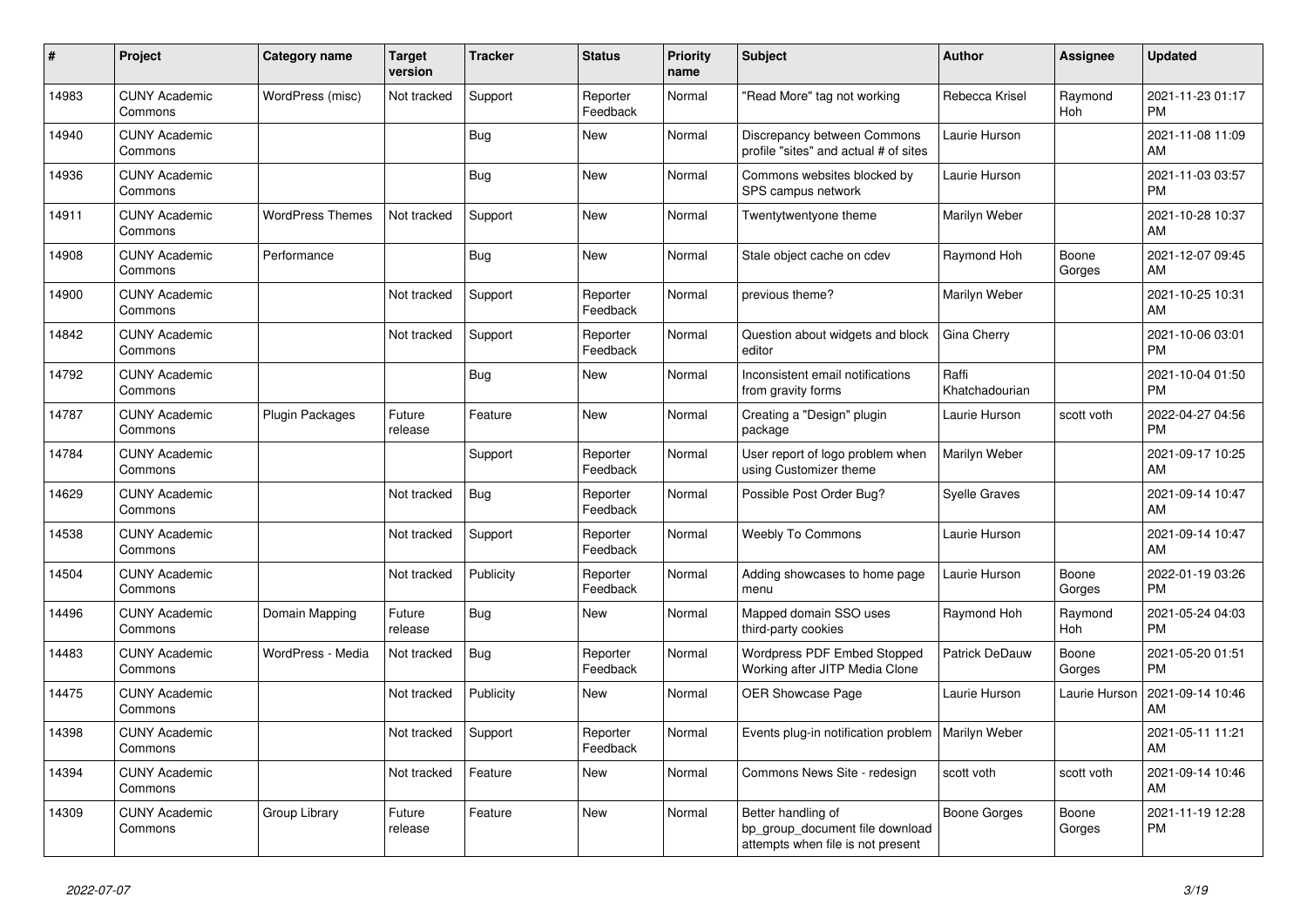| #     | Project                         | Category name                  | <b>Target</b><br>version | <b>Tracker</b> | <b>Status</b>        | <b>Priority</b><br>name | <b>Subject</b>                                               | Author              | <b>Assignee</b> | <b>Updated</b>                |
|-------|---------------------------------|--------------------------------|--------------------------|----------------|----------------------|-------------------------|--------------------------------------------------------------|---------------------|-----------------|-------------------------------|
| 14184 | <b>CUNY Academic</b><br>Commons | <b>Public Portfolio</b>        | Future<br>release        | Feature        | <b>New</b>           | Normal                  | Centralized mechanism for storing<br>Campus affiliations     | <b>Boone Gorges</b> | Boone<br>Gorges | 2022-01-04 11:35<br>AM        |
| 14113 | <b>CUNY Academic</b><br>Commons | WordPress (misc)               | Future<br>release        | Bug            | Hold                 | Normal                  | Block Editor Not Working on this<br>page - Json error        | scott voth          | Boone<br>Gorges | 2021-03-05 11:01<br>AM        |
| 14074 | <b>CUNY Academic</b><br>Commons | WordPress (misc)               | Not tracked              | Support        | Reporter<br>Feedback | Normal                  | page password protection problem                             | Marilyn Weber       |                 | 2021-03-02 11:03<br>AM        |
| 13975 | <b>CUNY Academic</b><br>Commons | Social Paper                   | Not tracked              | Support        | Reporter<br>Feedback | Normal                  | can't approve comments on Social<br>Paper paper              | Marilyn Weber       |                 | 2021-02-12 09:33<br>AM        |
| 13949 | <b>CUNY Academic</b><br>Commons |                                | Not tracked              | <b>Bug</b>     | New                  | Normal                  | Continued debugging of runaway<br>MySQL connections          | <b>Matt Gold</b>    | Boone<br>Gorges | 2021-09-14 10:42<br>AM        |
| 13946 | <b>CUNY Academic</b><br>Commons | <b>WordPress Plugins</b>       | 2.1.0                    | Support        | Assigned             | Normal                  | <b>Custom Embed handler For</b><br>OneDrive files            | scott voth          | Raymond<br>Hoh  | 2022-05-26 10:46<br>AM        |
| 13912 | <b>CUNY Academic</b><br>Commons |                                | Not tracked              | Feature        | Hold                 | Low                     | posting "missed schedule"                                    | Marilyn Weber       |                 | 2021-02-23 10:46<br>AM        |
| 13891 | <b>CUNY Academic</b><br>Commons | Internal Tools and<br>Workflow | 2.1.0                    | Feature        | New                  | Normal                  | Migrate automated linting to<br>GitHub Actions               | Boone Gorges        | Jeremy Felt     | 2022-06-29 11:13<br>AM        |
| 13835 | <b>CUNY Academic</b><br>Commons | WordPress (misc)               | Future<br>release        | Feature        | <b>New</b>           | Normal                  | Allow OneSearch widget to have<br>'CUNY' as campus           | <b>Boone Gorges</b> | Boone<br>Gorges | 2021-11-19 12:39<br><b>PM</b> |
| 13650 | <b>CUNY Academic</b><br>Commons | Group Library                  | Future<br>release        | Feature        | <b>New</b>           | Normal                  | Forum Attachments in Group<br>Library                        | Laurie Hurson       |                 | 2021-11-19 12:30<br><b>PM</b> |
| 13466 | <b>CUNY Academic</b><br>Commons | Cavalcade                      | Future<br>release        | Feature        | <b>New</b>           | Normal                  | Automated cleanup for duplicate<br>Cavalcade tasks           | Boone Gorges        | Boone<br>Gorges | 2020-10-13 05:24<br><b>PM</b> |
| 13457 | <b>CUNY Academic</b><br>Commons | Group Forums                   | 2.0.3                    | Bug            | <b>New</b>           | High                    | Forum post not sending<br>notifications                      | Filipa Calado       | Raymond<br>Hoh  | 2022-06-29 11:32<br>AM        |
| 13430 | <b>CUNY Academic</b><br>Commons | Reply By Email                 | Not tracked              | <b>Bug</b>     | New                  | Normal                  | Delay in RBE                                                 | Luke Waltzer        | Raymond<br>Hoh  | 2020-10-13 11:16<br>AM        |
| 13370 | <b>CUNY Academic</b><br>Commons | Group Library                  | Future<br>release        | Feature        | <b>New</b>           | Normal                  | Library bulk deletion and folder<br>editing                  | Colin McDonald      | Boone<br>Gorges | 2020-10-13 10:41<br>AM        |
| 13358 | <b>CUNY Academic</b><br>Commons | Group Forums                   | Future<br>release        | Feature        | New                  | Normal                  | Improved UI for group forum<br>threading settings            | Boone Gorges        | Raymond<br>Hoh  | 2021-11-19 12:27<br><b>PM</b> |
| 13331 | <b>CUNY Academic</b><br>Commons | Site cloning                   | Future<br>release        | Bug            | New                  | Normal                  | Combine Site Template and Clone   Boone Gorges<br>operations |                     | Jeremy Felt     | 2021-11-19 12:39<br><b>PM</b> |
| 13328 | <b>CUNY Academic</b><br>Commons | Group Forums                   | Not tracked              | Bug            | Reporter<br>Feedback | Normal                  | cross-posting in two related<br>groups                       | Marilyn Weber       | Raymond<br>Hoh  | 2020-09-15 10:39<br><b>PM</b> |
| 13286 | <b>CUNY Academic</b><br>Commons |                                | Not tracked              | Support        | New                  | Normal                  | problem connecting with<br>WordPress app                     | Marilyn Weber       | Raymond<br>Hoh  | 2020-09-08 11:16<br>AM        |
| 13255 | <b>CUNY Academic</b><br>Commons |                                | Not tracked              | Support        | Reporter<br>Feedback | Normal                  | Accessibility problems                                       | Marilyn Weber       |                 | 2020-09-01 05:48<br><b>PM</b> |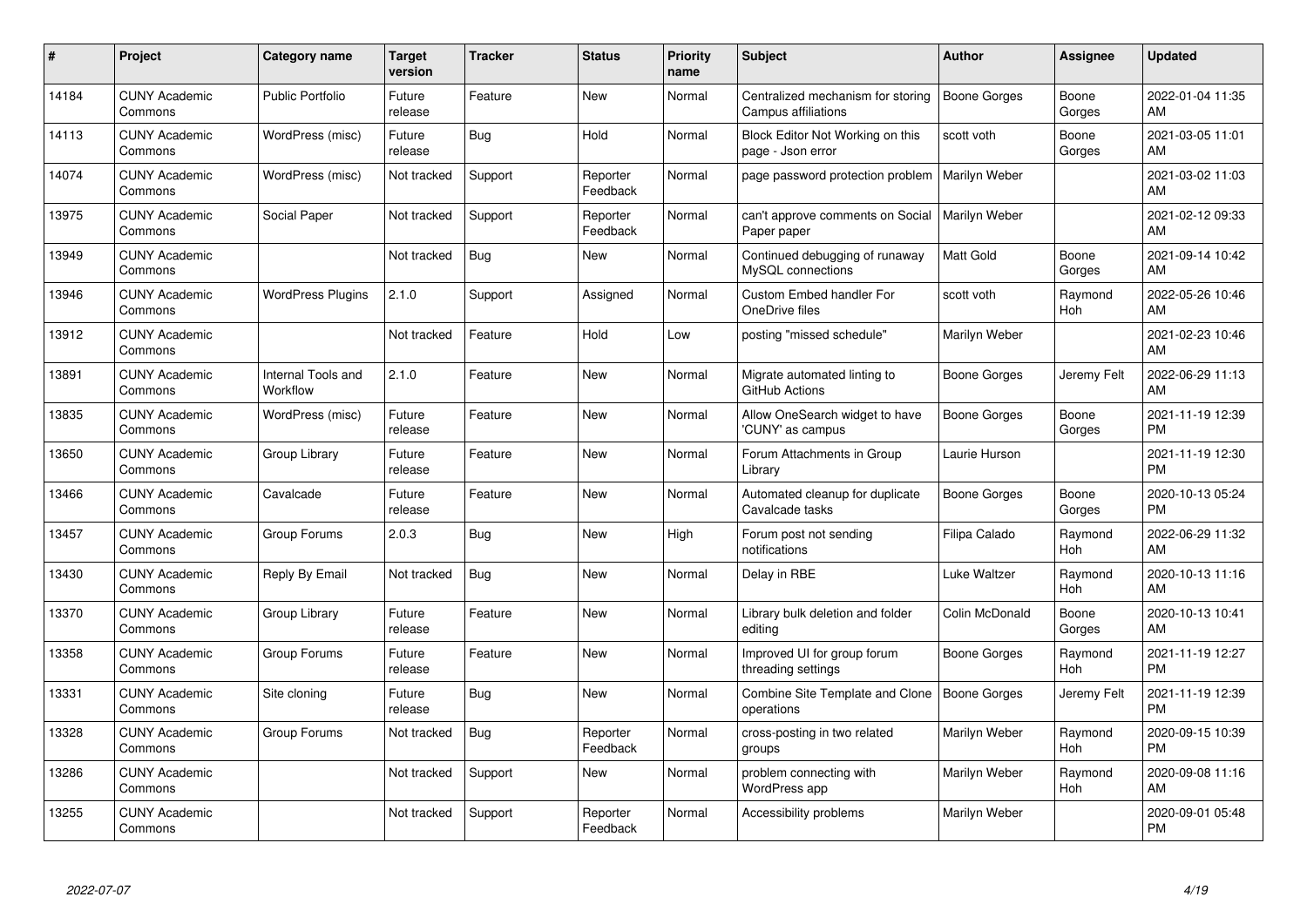| #     | <b>Project</b>                  | <b>Category name</b>     | <b>Target</b><br>version | <b>Tracker</b> | <b>Status</b>        | <b>Priority</b><br>name | <b>Subject</b>                                                                                | <b>Author</b>       | Assignee           | <b>Updated</b>                |
|-------|---------------------------------|--------------------------|--------------------------|----------------|----------------------|-------------------------|-----------------------------------------------------------------------------------------------|---------------------|--------------------|-------------------------------|
| 13199 | <b>CUNY Academic</b><br>Commons | Group Forums             | Future<br>release        | Feature        | <b>New</b>           | Normal                  | <b>Favoring Groups over bbPress</b><br>plugin                                                 | Colin McDonald      | Colin<br>McDonald  | 2021-11-19 12:28<br><b>PM</b> |
| 13048 | <b>CUNY Academic</b><br>Commons | Shortcodes and<br>embeds | Future<br>release        | Feature        | <b>New</b>           | Normal                  | Jupyter Notebooks support                                                                     | Boone Gorges        |                    | 2020-07-14 11:46<br>AM        |
| 13034 | <b>CUNY Academic</b><br>Commons |                          | Not tracked              | Support        | Reporter<br>Feedback | Normal                  | a site is asking people to join the<br>Commons to get a download                              | Marilyn Weber       |                    | 2020-07-12 07:23<br>AM        |
| 12911 | <b>CUNY Academic</b><br>Commons |                          | Not tracked              | Feature        | <b>New</b>           | Normal                  | Block access to xmlrpc.php based<br>on User-Agent                                             | <b>Boone Gorges</b> | Boone<br>Gorges    | 2020-06-09 05:12<br><b>PM</b> |
| 12741 | <b>CUNY Academic</b><br>Commons | <b>WordPress Plugins</b> | Not tracked              | Support        | Reporter<br>Feedback | Normal                  | Tableau Public Viz Block                                                                      | Marilyn Weber       | Raymond<br>Hoh     | 2020-05-12 11:00<br>AM        |
| 12573 | <b>CUNY Academic</b><br>Commons | <b>WordPress Plugins</b> | Future<br>release        | <b>Bug</b>     | New                  | Normal                  | CommentPress Core Issues                                                                      | scott voth          |                    | 2020-03-24 04:32<br><b>PM</b> |
| 12484 | <b>CUNY Academic</b><br>Commons |                          | Not tracked              | Support        | Reporter<br>Feedback | Normal                  | Sign up Code for COIL Course<br>starting in March                                             | Laurie Hurson       | Matt Gold          | 2020-03-02 02:26<br><b>PM</b> |
| 12446 | <b>CUNY Academic</b><br>Commons | Groups (misc)            | Future<br>release        | Feature        | Reporter<br>Feedback | Normal                  | Toggle default site to group forum<br>posting                                                 | Laurie Hurson       | Laurie Hurson      | 2020-03-10 11:57<br>AM        |
| 12438 | <b>CUNY Academic</b><br>Commons | Courses                  | Not tracked              | Bug            | New                  | Normal                  | Site appearing twice                                                                          | Laurie Hurson       | Boone<br>Gorges    | 2020-02-18 01:34<br><b>PM</b> |
| 12436 | <b>CUNY Academic</b><br>Commons |                          | Not tracked              | <b>Bug</b>     | Assigned             | Normal                  | Nightly system downtime                                                                       | Boone Gorges        |                    | 2020-08-01 09:30<br>AM        |
| 12392 | <b>CUNY Academic</b><br>Commons | Help/Codex               | Not tracked              | Documentation  | New                  | Normal                  | <b>Updates to Common Commons</b><br>Questions on Help Page                                    | scott voth          | Margaret<br>Galvan | 2020-02-11 10:53<br>AM        |
| 12382 | <b>CUNY Academic</b><br>Commons | Membership               | Not tracked              | Support        | <b>New</b>           | Normal                  | Email request change                                                                          | Marilyn Weber       | Marilyn<br>Weber   | 2020-02-06 12:56<br><b>PM</b> |
| 12360 | <b>CUNY Academic</b><br>Commons | <b>WordPress Themes</b>  | Not tracked              | Bug            | Reporter<br>Feedback | Normal                  | site just says "DANTE We are<br>currently in maintenance mode,<br>please check back shortly." | Marilyn Weber       |                    | 2020-02-04 12:13<br><b>PM</b> |
| 12352 | <b>CUNY Academic</b><br>Commons |                          | Not tracked              | Support        | New                  | Normal                  | "posts list" page builder block<br>option                                                     | Marilyn Weber       |                    | 2020-02-03 01:29<br><b>PM</b> |
| 12350 | <b>CUNY Academic</b><br>Commons | Blogs (BuddyPress)       | Not tracked              | Support        | Reporter<br>Feedback | Normal                  | URL creation problem                                                                          | Marilyn Weber       |                    | 2020-02-03 11:27<br>AM        |
| 12328 | <b>CUNY Academic</b><br>Commons |                          | Not tracked              | Support        | New                  | Normal                  | Sign up Code for Non-CUNY<br>Faculty                                                          | Laurie Hurson       |                    | 2020-01-28 10:25<br>AM        |
| 12247 | <b>CUNY Academic</b><br>Commons | Publicity                | Not tracked              | Support        | <b>New</b>           | Normal                  | <b>Screenshot of First Commons</b><br>Homepage                                                | scott voth          | scott voth         | 2020-01-14 12:08<br><b>PM</b> |
| 12198 | <b>CUNY Academic</b><br>Commons |                          | Not tracked              | <b>Bug</b>     | Reporter<br>Feedback | Normal                  | Duplicate listing in My Sites                                                                 | Tom Harbison        |                    | 2019-12-09 05:50<br><b>PM</b> |
| 12121 | <b>CUNY Academic</b><br>Commons | <b>WordPress Plugins</b> | 2.0.3                    | Feature        | Reporter<br>Feedback | Normal                  | Embedding H5P Iframes on<br><b>Commons Site</b>                                               | Laurie Hurson       | Boone<br>Gorges    | 2022-06-29 11:32<br>AM        |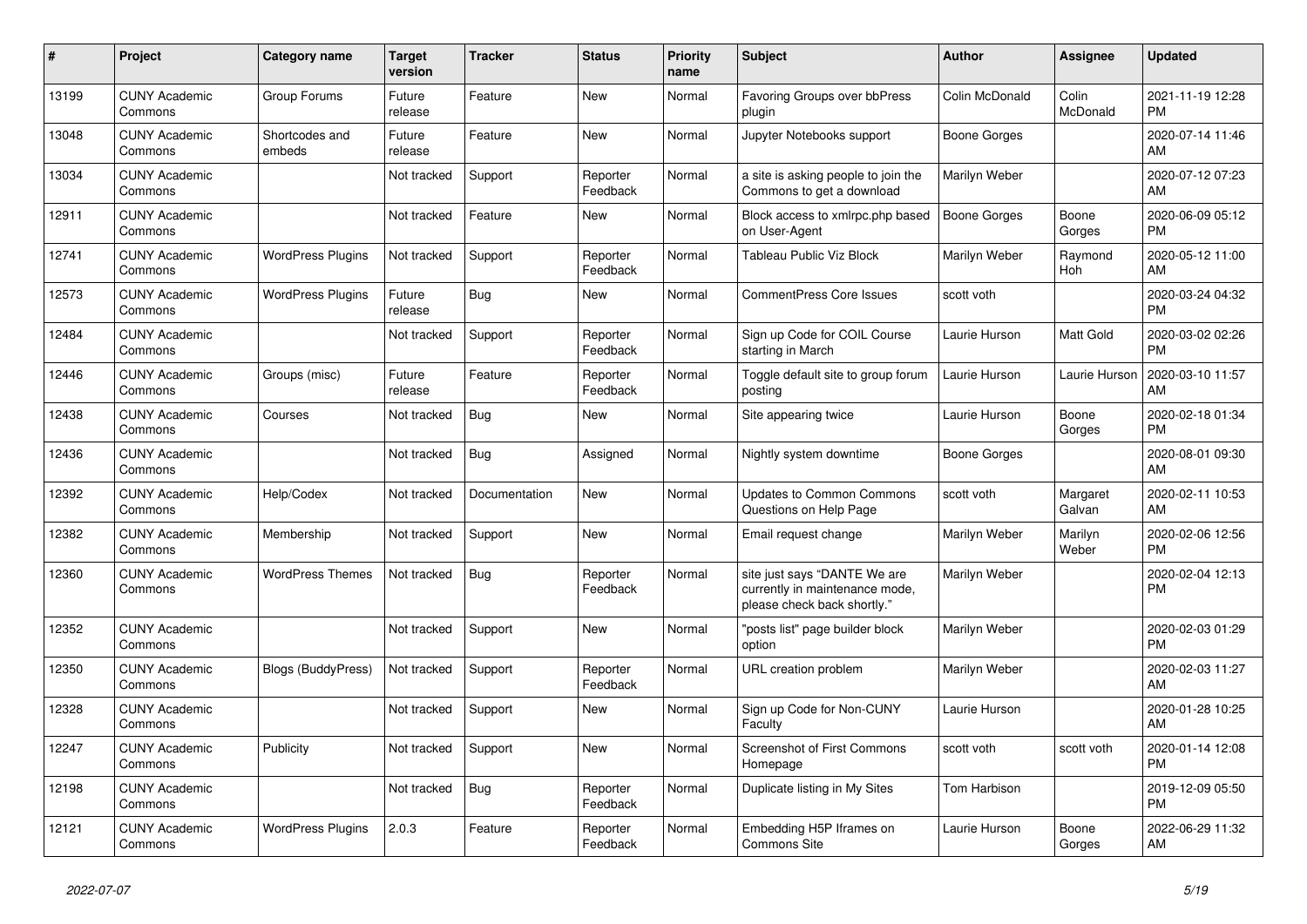| #     | Project                                                                 | <b>Category name</b>       | <b>Target</b><br>version | <b>Tracker</b> | <b>Status</b>        | <b>Priority</b><br>name | <b>Subject</b>                                                               | Author          | <b>Assignee</b>     | <b>Updated</b>                |
|-------|-------------------------------------------------------------------------|----------------------------|--------------------------|----------------|----------------------|-------------------------|------------------------------------------------------------------------------|-----------------|---------------------|-------------------------------|
| 12091 | <b>CUNY Academic</b><br>Commons                                         | <b>Group Files</b>         | Future<br>release        | Feature        | New                  | Normal                  | Improved pre-upload file validation   Boone Gorges<br>for bp-group-documents |                 | Boone<br>Gorges     | 2019-11-14 01:21<br><b>PM</b> |
| 12062 | AD/O365 Transition<br>from NonMatric to<br><b>Matriculated Students</b> |                            |                          | Feature        | In Progress          | Normal                  | create solution and console project Emilio Rodriguez                         |                 | Emilio<br>Rodriguez | 2019-11-12 03:56<br><b>PM</b> |
| 12042 | <b>CUNY Academic</b><br>Commons                                         | <b>Email Notifications</b> | Future<br>release        | Feature        | New                  | Normal                  | Improved error logging for BPGES   Boone Gorges<br>send queue                |                 | Boone<br>Gorges     | 2021-11-19 12:25<br><b>PM</b> |
| 12004 | <b>CUNY Academic</b><br>Commons                                         |                            | Not tracked              | Support        | Reporter<br>Feedback | Normal                  | Notifications for spam blog<br>comments                                      | Gina Cherry     | Raymond<br>Hoh      | 2019-11-01 12:05<br><b>PM</b> |
| 11971 | <b>CUNY Academic</b><br>Commons                                         | <b>Email Notifications</b> | Future<br>release        | Bug            | Reporter<br>Feedback | Low                     | Pictures obscured in emailed post<br>notifications                           | Marilyn Weber   | Raymond<br>Hoh      | 2019-11-21 01:14<br><b>PM</b> |
| 11968 | JustPublics@365<br>MediaCamp                                            |                            |                          | Feature        | New                  | Normal                  | Nanoscience Retractable Display<br>Unit                                      | Donald Cherry   | Bonnie<br>Eissner   | 2021-02-19 08:50<br>AM        |
| 11945 | <b>CUNY Academic</b><br>Commons                                         | Reckoning                  | Future<br>release        | Feature        | Reporter<br>Feedback | Normal                  | Add Comments bubble to<br>Reckoning views                                    | Boone Gorges    | Boone<br>Gorges     | 2019-11-12 05:14<br><b>PM</b> |
| 11883 | <b>CUNY Academic</b><br>Commons                                         | Help/Codex                 | Not tracked              | Support        | New                  | Normal                  | Need Embedding Help Page<br>Update (Tableau)                                 | Anthony Wheeler | scott voth          | 2019-09-24 08:49<br>AM        |
| 11879 | <b>CUNY Academic</b><br>Commons                                         |                            | Not tracked              | <b>Bug</b>     | New                  | Normal                  | Hypothesis comments appearing<br>on multiple, different pdfs across<br>blogs | Laurie Hurson   | Laurie Hurson       | 2019-09-19 02:39<br><b>PM</b> |
| 11860 | <b>CUNY Academic</b><br>Commons                                         | Registration               | Future<br>release        | Feature        | New                  | Normal                  | Ensure Students Are Aware They<br>Can Use Aliases At Registration            | scott voth      |                     | 2019-09-24 08:46<br>AM        |
| 11848 | <b>CUNY Academic</b><br>Commons                                         |                            | Not tracked              | Support        | Hold                 | Normal                  | a Dean of Faculty wants to share a<br>large file                             | Marilyn Weber   |                     | 2019-09-24 08:44<br>AM        |
| 11843 | <b>CUNY Academic</b><br>Commons                                         | WordPress (misc)           | Future<br>release        | Design/UX      | New                  | Normal                  | Tweaking the Gutenberg Editor<br>Interface                                   | Laurie Hurson   |                     | 2022-04-26 12:00<br><b>PM</b> |
| 11834 | <b>CUNY Academic</b><br>Commons                                         | <b>Group Files</b>         | Future<br>release        | Feature        | New                  | Normal                  | Improved tools for managing<br>group file folders                            | Boone Gorges    | Sonja Leix          | 2019-09-06 03:55<br><b>PM</b> |
| 11789 | <b>CUNY Academic</b><br>Commons                                         | Courses                    | Future<br>release        | Feature        | New                  | Normal                  | Ability to remove item from<br>Courses list                                  | Laurie Hurson   | Sonja Leix          | 2019-09-24 12:28<br><b>PM</b> |
| 11788 | <b>CUNY Academic</b><br>Commons                                         | <b>WordPress Plugins</b>   | Future<br>release        | Support        | Reporter<br>Feedback | Normal                  | Plugin Request - Browse Aloud                                                | scott voth      |                     | 2019-09-24 08:42<br>AM        |
| 11787 | <b>CUNY Academic</b><br>Commons                                         |                            | Not tracked              | Support        | Reporter<br>Feedback | Normal                  | automated comments notifications   Marilyn Weber<br>on ZenDesk               |                 |                     | 2019-08-26 06:18<br>PM        |
| 11771 | <b>CUNY Academic</b><br>Commons                                         |                            | Not tracked              | Support        | Reporter<br>Feedback | Normal                  | post displays in sections                                                    | Marilyn Weber   |                     | 2019-08-20 10:34<br>AM        |
| 11649 | <b>CUNY Academic</b><br>Commons                                         | <b>WordPress Plugins</b>   | 2.0.3                    | <b>Bug</b>     | In Progress          | Normal                  | CC license displayed on every<br>page                                        | Gina Cherry     | Raymond<br>Hoh      | 2022-06-29 11:32<br>AM        |
| 11624 | <b>CUNY Academic</b><br>Commons                                         | WordPress (misc)           | Not tracked              | Support        | New                  | Normal                  | Change pages into posts or swap<br>database for a Commons site?              | Stephen Klein   | Raymond<br>Hoh      | 2019-07-09 11:04<br>AM        |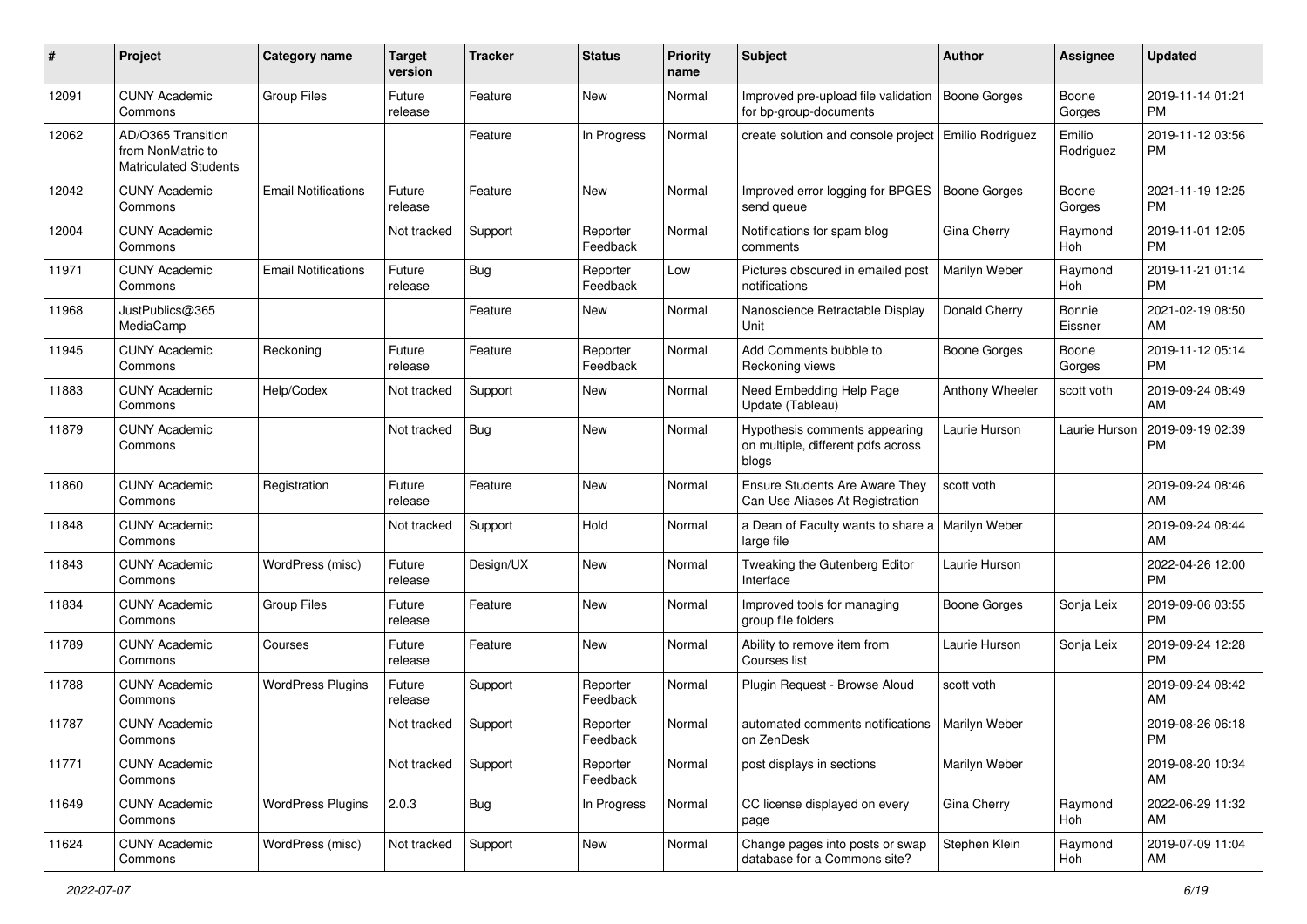| $\vert$ # | Project                         | Category name            | <b>Target</b><br>version | <b>Tracker</b> | <b>Status</b>        | Priority<br>name | <b>Subject</b>                                                                       | <b>Author</b>           | <b>Assignee</b>    | <b>Updated</b>                |
|-----------|---------------------------------|--------------------------|--------------------------|----------------|----------------------|------------------|--------------------------------------------------------------------------------------|-------------------------|--------------------|-------------------------------|
| 11556     | <b>CUNY Academic</b><br>Commons | Courses                  | Not tracked              | <b>Bug</b>     | Reporter<br>Feedback | Normal           | Instructor name given in course<br>listing                                           | <b>Tom Harbison</b>     |                    | 2019-06-25 04:12<br><b>PM</b> |
| 11545     | <b>CUNY Academic</b><br>Commons | <b>WordPress Plugins</b> | Not tracked              | Support        | <b>New</b>           | Normal           | Twitter searches in WordPress                                                        | Gina Cherry             | Matt Gold          | 2019-09-23 01:03<br><b>PM</b> |
| 11531     | <b>CUNY Academic</b><br>Commons | Events                   | Future<br>release        | Feature        | New                  | Normal           | Main Events calendar should<br>include non-public events that user<br>has access to  | scott voth              | Boone<br>Gorges    | 2019-06-11 10:00<br>AM        |
| 11519     | <b>CUNY Academic</b><br>Commons |                          | Not tracked              | Support        | Assigned             | Normal           | comment option not appearing                                                         | Marilyn Weber           |                    | 2019-09-24 10:28<br>AM        |
| 11517     | <b>CUNY Academic</b><br>Commons |                          | Not tracked              | Feature        | Assigned             | Normal           | wp-accessibility plugin should not<br>strip 'target=" blank" by default              | Boone Gorges            | Laurie Hurson      | 2019-09-24 09:57<br>AM        |
| 11509     | <b>CUNY Academic</b><br>Commons |                          | Not tracked              | Support        | Reporter<br>Feedback | Normal           | deleted Page causing a Menu<br>problem?                                              | Marilyn Weber           |                    | 2019-06-04 09:54<br>AM        |
| 11496     | <b>CUNY Academic</b><br>Commons | <b>Public Portfolio</b>  | 1.15.2                   | Support        | <b>New</b>           | Normal           | Replace Twitter Icon on Member<br>Portfolio page                                     | scott voth              | Boone<br>Gorges    | 2019-06-06 01:03<br><b>PM</b> |
| 11493     | <b>CUNY Academic</b><br>Commons | Domain Mapping           | Not tracked              | Support        | Reporter<br>Feedback | Normal           | Domain Mapping Request - Talia<br>Schaffer                                           | scott voth              | Matt Gold          | 2019-08-06 08:39<br>AM        |
| 11449     | <b>CUNY Academic</b><br>Commons | WordPress - Media        | Not tracked              | Support        | Reporter<br>Feedback | Normal           | Cloning Media Library for JITP<br>from Staging to Production Site                    | <b>Patrick DeDauw</b>   | Boone<br>Gorges    | 2019-05-13 12:00<br><b>PM</b> |
| 11415     | <b>CUNY Academic</b><br>Commons | <b>WordPress Plugins</b> | Not tracked              | <b>Bug</b>     | Reporter<br>Feedback | Normal           | <b>Blog Subscriptions in Jetpack</b>                                                 | Laurie Hurson           |                    | 2019-05-14 10:34<br>AM        |
| 11393     | <b>CUNY Academic</b><br>Commons |                          | Not tracked              | Publicity      | <b>New</b>           | Normal           | After 1.15 release, ceate a hero<br>slide and post about adding a site<br>to a group | scott voth              | Patrick<br>Sweeney | 2019-05-14 10:32<br>AM        |
| 11392     | <b>CUNY Academic</b><br>Commons |                          | Future<br>release        | <b>Bug</b>     | <b>New</b>           | Normal           | Migrate users away from<br><b>StatPress</b>                                          | Boone Gorges            |                    | 2019-04-23 03:53<br><b>PM</b> |
| 11386     | <b>CUNY Academic</b><br>Commons | WordPress - Media        | Not tracked              | Support        | Reporter<br>Feedback | Normal           | disappearing images                                                                  | scott voth              | Boone<br>Gorges    | 2019-05-14 10:32<br>AM        |
| 11243     | <b>CUNY Academic</b><br>Commons | BuddyPress (misc)        | Future<br>release        | Bug            | New                  | Normal           | Audit bp-custom.php                                                                  | Raymond Hoh             | Raymond<br>Hoh     | 2022-04-26 11:59<br>AM        |
| 11149     | <b>CUNY Academic</b><br>Commons |                          | Not tracked              | Support        | Reporter<br>Feedback | Normal           | comments getting blocked                                                             | Marilyn Weber           | Raymond<br>Hoh     | 2019-03-26 11:40<br>AM        |
| 11131     | <b>CUNY Academic</b><br>Commons |                          | Future<br>release        | Feature        | Reporter<br>Feedback | Normal           | <b>Image Annotation Plugins</b>                                                      | Laurie Hurson           |                    | 2019-02-26 11:33<br>AM        |
| 11120     | <b>CUNY Academic</b><br>Commons | <b>WordPress Plugins</b> | Not tracked              | <b>Bug</b>     | Reporter<br>Feedback | Normal           | Events Manager Events Not<br>Showing Up                                              | Mark Webb               |                    | 2019-02-27 04:10<br><b>PM</b> |
| 11077     | <b>CUNY Academic</b><br>Commons | Events                   | Not tracked              | Feature        | Reporter<br>Feedback | Normal           | Show event category description<br>in event list view                                | Raffi<br>Khatchadourian |                    | 2019-02-12 10:38<br>PM        |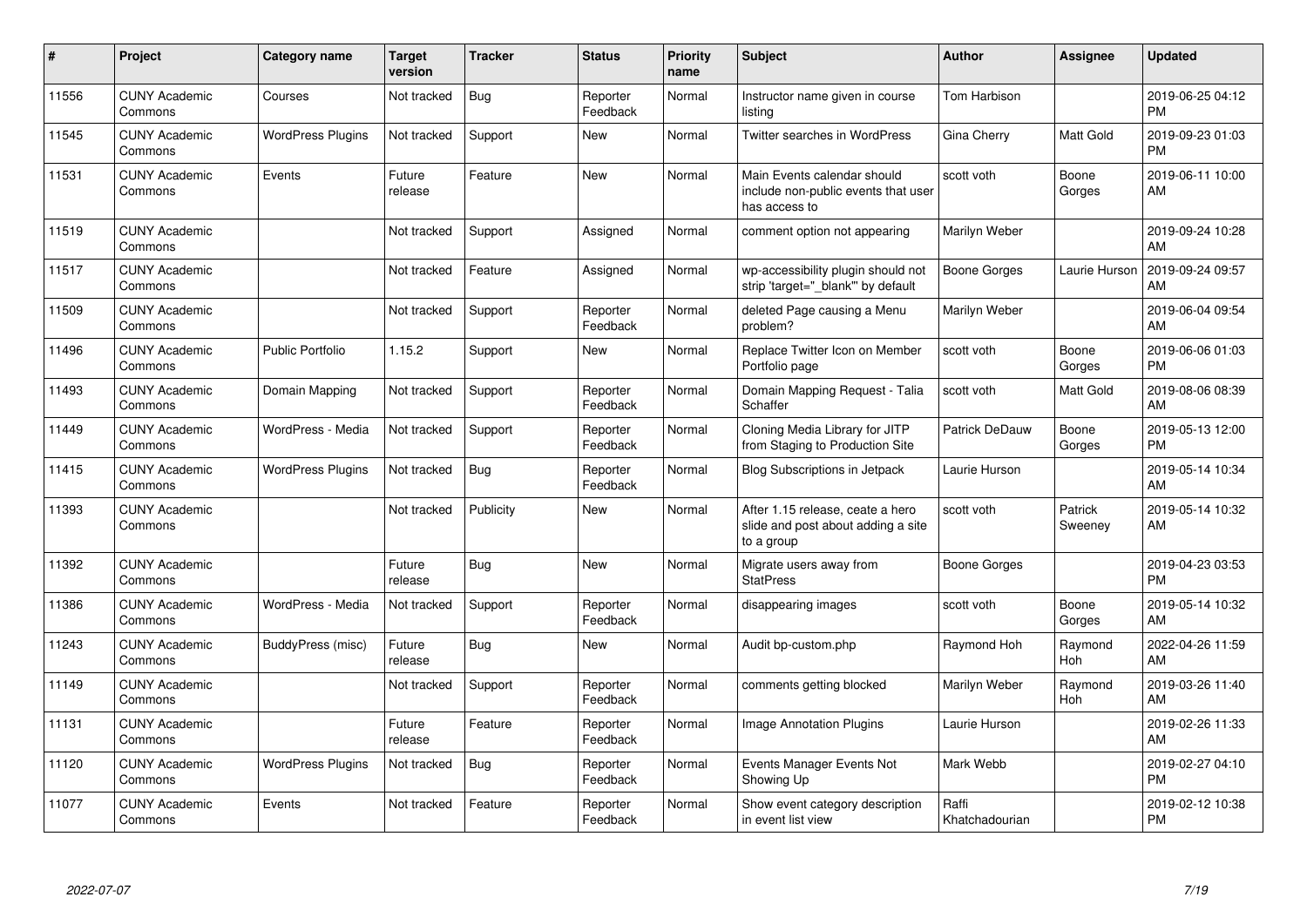| #     | Project                         | <b>Category name</b>        | <b>Target</b><br>version | <b>Tracker</b> | <b>Status</b>        | Priority<br>name | Subject                                                                                                      | Author              | <b>Assignee</b> | <b>Updated</b>                |
|-------|---------------------------------|-----------------------------|--------------------------|----------------|----------------------|------------------|--------------------------------------------------------------------------------------------------------------|---------------------|-----------------|-------------------------------|
| 11024 | <b>CUNY Academic</b><br>Commons | WordPress (misc)            | Future<br>release        | <b>Bug</b>     | New                  | Normal           | Subsites should not show "you<br>should update your .htaccess<br>now" notice after permalink setting<br>save | <b>Boone Gorges</b> |                 | 2019-01-28 01:35<br><b>PM</b> |
| 10982 | <b>CUNY Academic</b><br>Commons | Domain Mapping              | Not tracked              | Support        | Reporter<br>Feedback | Normal           | <b>CNAME</b> question                                                                                        | scott voth          |                 | 2019-01-22 04:29<br><b>PM</b> |
| 10839 | <b>CUNY Academic</b><br>Commons | About page                  | Not tracked              | Support        | New                  | Normal           | <b>Mission Statement Needs</b><br>Revision                                                                   | scott voth          | Matt Gold       | 2018-12-26 10:58<br>AM        |
| 10794 | <b>CUNY Academic</b><br>Commons | Performance                 | Not tracked              | <b>Bug</b>     | New                  | Normal           | Memcached connection<br>occasionally breaks                                                                  | Boone Gorges        | Boone<br>Gorges | 2018-12-06 03:30<br><b>PM</b> |
| 10769 | <b>CUNY Academic</b><br>Commons | <b>WordPress Themes</b>     | Not tracked              | Bug            | Reporter<br>Feedback | Normal           | 2011 Theme Sidebar                                                                                           | Mark Webb           |                 | 2018-12-04 04:09<br><b>PM</b> |
| 10678 | <b>CUNY Academic</b><br>Commons |                             | Not tracked              | Bug            | Reporter<br>Feedback | High             | Newsletter Plugin Not Sending Out   Mark Webb<br>Newsletters                                                 |                     | Boone<br>Gorges | 2019-09-16 09:38<br><b>PM</b> |
| 10659 | <b>CUNY Academic</b><br>Commons | Group Forums                | Future<br>release        | Feature        | Assigned             | Normal           | Post to multiple groups via email                                                                            | <b>Matt Gold</b>    | Raymond<br>Hoh  | 2018-11-15 12:54<br>AM        |
| 10657 | <b>CUNY Academic</b><br>Commons |                             | Not tracked              | Support        | Reporter<br>Feedback | Normal           | child theme problems                                                                                         | Marilyn Weber       |                 | 2018-11-08 01:19<br><b>PM</b> |
| 10580 | <b>CUNY Academic</b><br>Commons | Information<br>Architecture | Future<br>release        | Design/UX      | New                  | Normal           | Primary nav item review                                                                                      | <b>Boone Gorges</b> | Sara Cannon     | 2022-06-28 01:29<br><b>PM</b> |
| 10439 | <b>CUNY Academic</b><br>Commons | Design                      | 2.1.0                    | Design/UX      | New                  | Normal           | Create Style Guide for Commons                                                                               | Sonja Leix          | Sara Cannon     | 2022-06-28 01:43<br>PM        |
| 10380 | <b>CUNY Academic</b><br>Commons | WordPress (misc)            | Future<br>release        | Feature        | In Progress          | Normal           | Remove blacklisted plugins                                                                                   | <b>Boone Gorges</b> |                 | 2022-04-26 12:00<br><b>PM</b> |
| 10368 | <b>CUNY Academic</b><br>Commons |                             | Future<br>release        | Feature        | Assigned             | Normal           | Use ORCID data to populate<br>academic profile page                                                          | Stephen Francoeur   | Boone<br>Gorges | 2018-09-25 01:53<br><b>PM</b> |
| 10354 | <b>CUNY Academic</b><br>Commons | <b>Public Portfolio</b>     | Future<br>release        | Feature        | New                  | Normal           | Opt out of Having a Profile Page                                                                             | scott voth          | Chris Stein     | 2020-05-12 10:43<br>AM        |
| 10273 | <b>CUNY Academic</b><br>Commons | Registration                | Not tracked              | Support        | Reporter<br>Feedback | Normal           | users combining CF and campus<br>address                                                                     | Marilyn Weber       |                 | 2019-09-18 10:58<br>AM        |
| 10262 | <b>CUNY Academic</b><br>Commons |                             | Not tracked              | <b>Bug</b>     | Reporter<br>Feedback | Normal           | Newsletter Plugin: Broken Image<br>at Bottom of All Newsletters                                              | Mark Webb           | Raymond<br>Hoh  | 2018-08-30 05:17<br><b>PM</b> |
| 10226 | <b>CUNY Academic</b><br>Commons | Courses                     | Future<br>release        | Feature        | New                  | Normal           | Add "My Courses" to drop down<br>list                                                                        | scott voth          | Boone<br>Gorges | 2021-11-19 12:42<br>PM        |
| 10040 | <b>CUNY Academic</b><br>Commons | WordPress (misc)            | Not tracked              | Bug            | Reporter<br>Feedback | Normal           | User doesn't see full list of themes   Matt Gold                                                             |                     | Boone<br>Gorges | 2018-07-25 10:12<br>AM        |
| 9979  | <b>CUNY Academic</b><br>Commons | <b>Email Notifications</b>  | Not tracked              | Bug            | Reporter<br>Feedback | Normal           | Reports of slow email activation<br>emails                                                                   | Matt Gold           | Boone<br>Gorges | 2018-08-29 09:40<br><b>PM</b> |
| 9947  | <b>CUNY Academic</b><br>Commons | <b>WordPress Plugins</b>    | Future<br>release        | Feature        | Reporter<br>Feedback | Normal           | Install H5P quiz plugin                                                                                      | Matt Gold           | Boone<br>Gorges | 2018-09-11 11:01<br>AM        |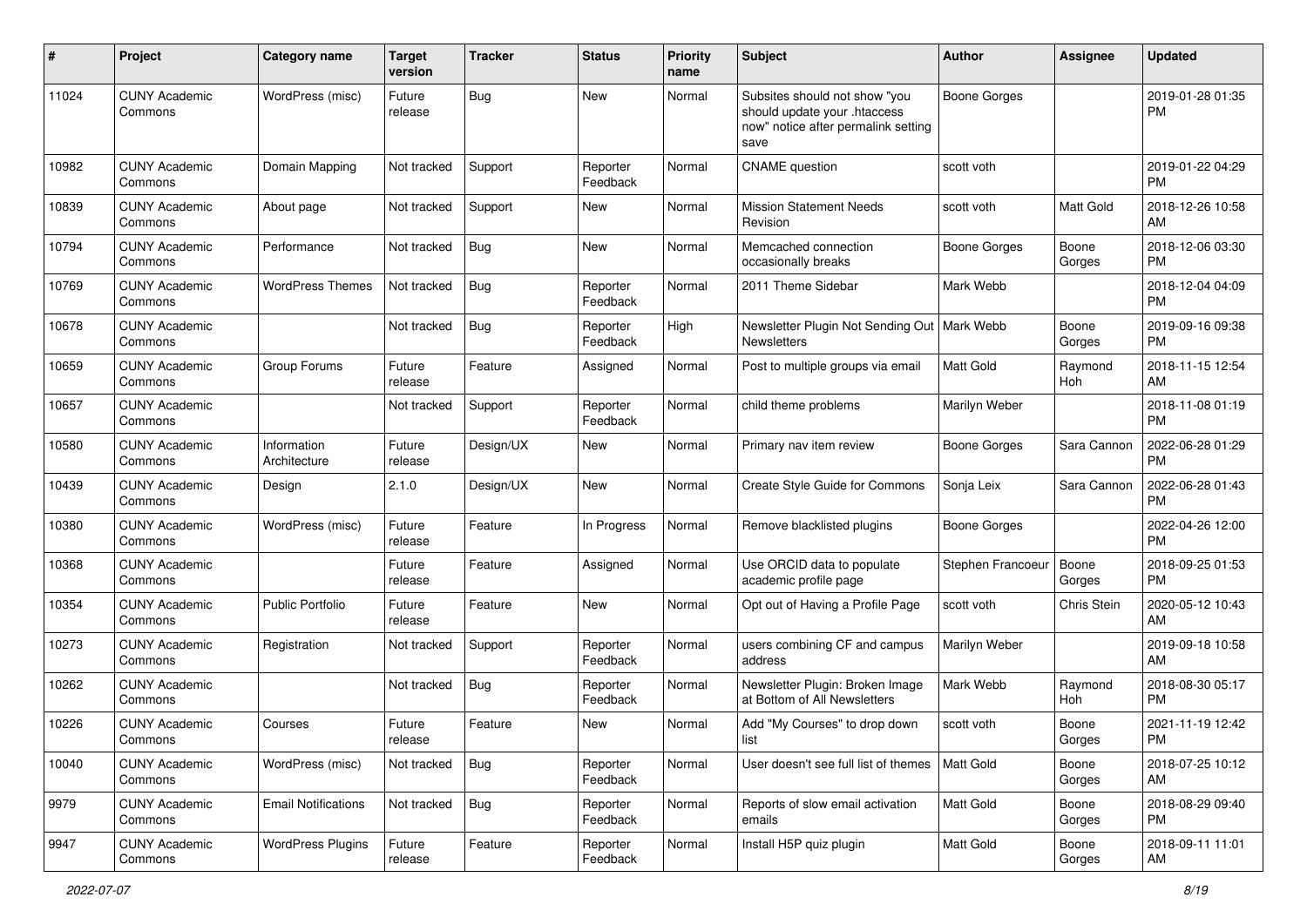| $\#$ | Project                         | <b>Category name</b>     | <b>Target</b><br>version | <b>Tracker</b> | <b>Status</b>        | Priority<br>name | <b>Subject</b>                                                                                                                               | Author                  | <b>Assignee</b>     | <b>Updated</b>                |
|------|---------------------------------|--------------------------|--------------------------|----------------|----------------------|------------------|----------------------------------------------------------------------------------------------------------------------------------------------|-------------------------|---------------------|-------------------------------|
| 9941 | <b>CUNY Academic</b><br>Commons | Wiki                     | Not tracked              | Support        | Assigned             | Normal           | Wiki functionality                                                                                                                           | <b>Matt Gold</b>        | Boone<br>Gorges     | 2018-06-26 10:57<br>AM        |
| 9926 | <b>CUNY Academic</b><br>Commons | <b>WordPress Plugins</b> | Future<br>release        | Bug            | New                  | Normal           | twitter-mentions-as-comments<br>cron jobs can run long                                                                                       | <b>Boone Gorges</b>     | Boone<br>Gorges     | 2018-10-24 12:34<br><b>PM</b> |
| 9908 | <b>CUNY Academic</b><br>Commons |                          | Not tracked              | Feature        | <b>New</b>           | Normal           | Is it possible to send email<br>updates to users (or an email<br>address not on the list) for only a<br>single page AFTER being<br>prompted? | <b>Michael Shields</b>  | scott voth          | 2018-06-11 01:34<br><b>PM</b> |
| 9895 | <b>CUNY Academic</b><br>Commons | Onboarding               | Future<br>release        | Feature        | Assigned             | Normal           | Add "Accept Invitation"<br>link/button/function to Group<br>and/or Site invitation emails?                                                   | <b>Luke Waltzer</b>     | Boone<br>Gorges     | 2018-06-07 12:42<br><b>PM</b> |
| 9835 | <b>CUNY Academic</b><br>Commons | Group Forums             | Future<br>release        | <b>Bug</b>     | Assigned             | Normal           | add a "like" function?                                                                                                                       | Marilyn Weber           | <b>Erik Trainer</b> | 2018-06-05 01:49<br><b>PM</b> |
| 9729 | <b>CUNY Academic</b><br>Commons | <b>SEO</b>               | Not tracked              | Support        | New                  | Normal           | 503 Errors showing on<br>newlaborforum.cuny.edu                                                                                              | Diane Krauthamer        | Raymond<br>Hoh      | 2018-05-22 04:48<br><b>PM</b> |
| 9720 | <b>CUNY Academic</b><br>Commons | Authentication           | Future<br>release        | Feature        | New                  | Normal           | The Commons should be an oAuth<br>provider                                                                                                   | <b>Boone Gorges</b>     |                     | 2019-03-01 02:04<br><b>PM</b> |
| 9643 | <b>CUNY Academic</b><br>Commons | Publicity                | Not tracked              | Feature        | <b>New</b>           | Normal           | Create a page on the Commons<br>for logos etc.                                                                                               | Stephen Real            | Stephen Real        | 2018-04-24 10:53<br>AM        |
| 9515 | <b>CUNY Academic</b><br>Commons | <b>WordPress Plugins</b> | Not tracked              | Bug            | Reporter<br>Feedback | Normal           | Text to Speech plugin - "More<br>Slowly" checkbox not working                                                                                | scott voth              | Boone<br>Gorges     | 2018-06-13 02:26<br><b>PM</b> |
| 9420 | <b>CUNY Academic</b><br>Commons | cuny.is                  | Not tracked              | Feature        | New                  | Normal           | Request for http://cuny.is/streams                                                                                                           | Raffi<br>Khatchadourian | Marilyn<br>Weber    | 2018-04-02 10:08<br>AM        |
| 9346 | <b>CUNY Academic</b><br>Commons | WordPress (misc)         | Not tracked              | <b>Bug</b>     | <b>New</b>           | Normal           | Clone cetls.bmcc.cuny.edu for<br>development                                                                                                 | Owen Roberts            | Raymond<br>Hoh      | 2018-03-06 05:35<br><b>PM</b> |
| 9289 | <b>CUNY Academic</b><br>Commons | <b>WordPress Plugins</b> | Future<br>release        | Bug            | Reporter<br>Feedback | Normal           | Email Users Plugin                                                                                                                           | Laurie Hurson           | Boone<br>Gorges     | 2018-10-24 12:34<br><b>PM</b> |
| 9211 | <b>CUNY Academic</b><br>Commons | <b>WordPress Plugins</b> | Future<br>release        | Support        | Reporter<br>Feedback | Normal           | Auto-Role Setting in Forum Plugin<br><b>Causing Some Confusion</b>                                                                           | Luke Waltzer            | Boone<br>Gorges     | 2018-03-13 11:44<br>AM        |
| 9207 | <b>CUNY Academic</b><br>Commons |                          | Future<br>release        | Support        | Reporter<br>Feedback | Normal           | display dashboards made in<br>Tableau?                                                                                                       | Marilyn Weber           | Boone<br>Gorges     | 2018-04-10 10:42<br>AM        |
| 9060 | <b>CUNY Academic</b><br>Commons | Commons In A Box         | Not tracked              | <b>Bug</b>     | Hold                 | Normal           | Problems with CBox image library<br>/ upload                                                                                                 | Lisa Rhody              | Raymond<br>Hoh      | 2018-01-10 03:26<br><b>PM</b> |
| 9028 | <b>CUNY Academic</b><br>Commons | Onboarding               | Future<br>release        | Feature        | Assigned             | Normal           | suggest groups to new members<br>during the registration process                                                                             | Matt Gold               | Chris Stein         | 2018-10-24 12:34<br><b>PM</b> |
| 9015 | <b>CUNY Academic</b><br>Commons | Groups (misc)            | Not tracked              | Outreach       | Assigned             | Normal           | Email group admins the email<br>addresses of their groups                                                                                    | Matt Gold               | Matt Gold           | 2018-01-02 09:54<br>AM        |
| 8992 | <b>NYCDH Community</b><br>Site  |                          |                          | <b>Bug</b>     | Assigned             | Normal           | Multiple RBE error reports                                                                                                                   | Matt Gold               | Raymond<br>Hoh      | 2017-12-11 05:43<br>PM        |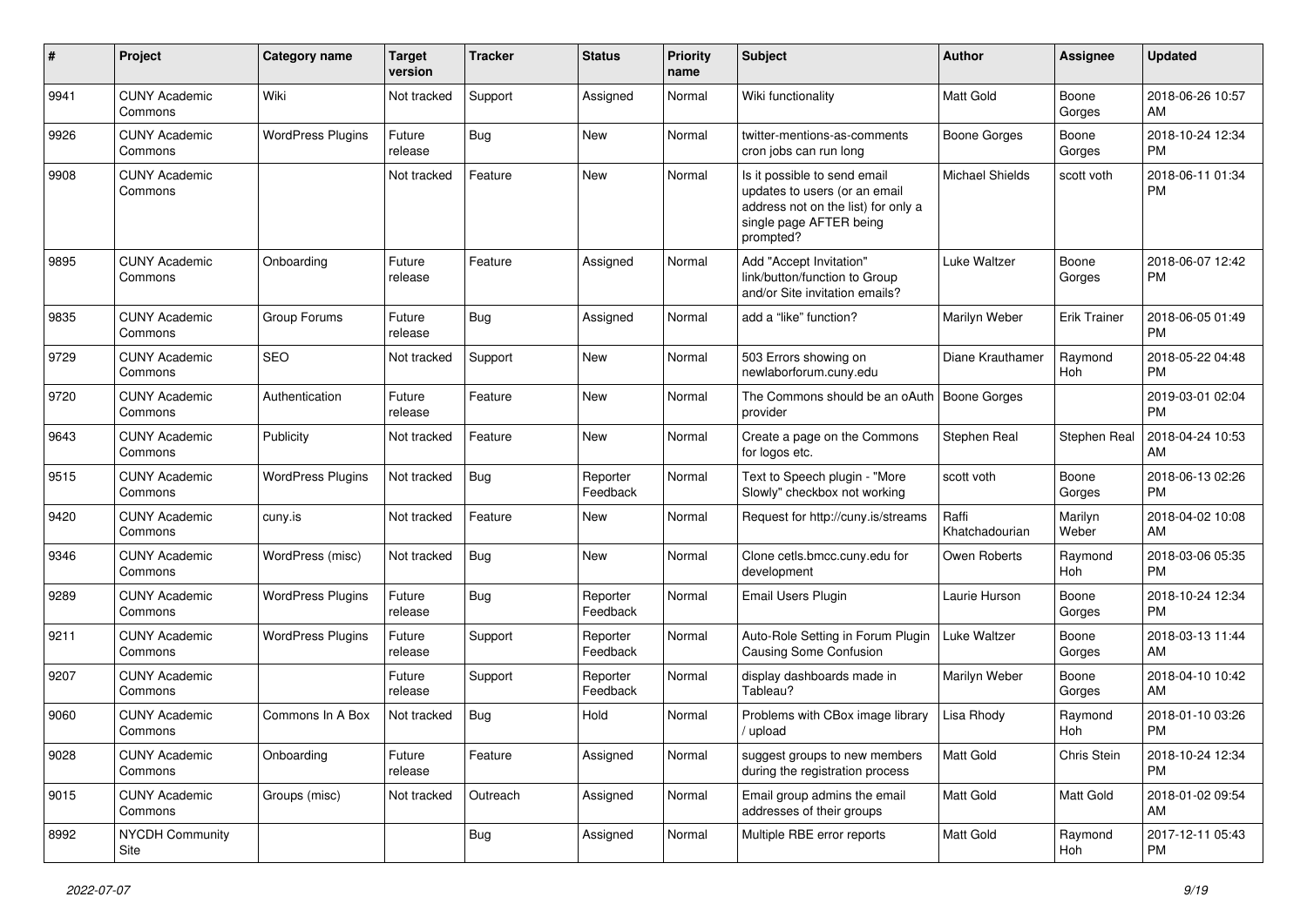| #    | Project                         | <b>Category name</b>      | <b>Target</b><br>version | <b>Tracker</b> | <b>Status</b>        | <b>Priority</b><br>name | <b>Subject</b>                                                                                  | Author                  | <b>Assignee</b>    | <b>Updated</b>                |
|------|---------------------------------|---------------------------|--------------------------|----------------|----------------------|-------------------------|-------------------------------------------------------------------------------------------------|-------------------------|--------------------|-------------------------------|
| 8991 | <b>CUNY Academic</b><br>Commons | Reply By Email            | Not tracked              | <b>Bug</b>     | Hold                 | Normal                  | RBE duplicate email message<br>issue                                                            | <b>Matt Gold</b>        | Raymond<br>Hoh     | 2018-02-18 08:53<br><b>PM</b> |
| 8976 | <b>CUNY Academic</b><br>Commons | Reply By Email            | Not tracked              | Feature        | Assigned             | Normal                  | Package RBE new topics posting?                                                                 | Matt Gold               | Raymond<br>Hoh     | 2017-12-04 02:34<br><b>PM</b> |
| 8902 | <b>CUNY Academic</b><br>Commons | Design                    | Not tracked              | Feature        | Assigned             | Normal                  | Report back on research on<br><b>BuddyPress themes</b>                                          | Matt Gold               | Michael Smith      | 2017-11-10 12:31<br><b>PM</b> |
| 8901 | <b>CUNY Academic</b><br>Commons | Accessibility             | Future<br>release        | Feature        | Assigned             | Normal                  | Theme analysis for accessibility                                                                | <b>Matt Gold</b>        | Boone<br>Gorges    | 2022-04-26 11:59<br>AM        |
| 8900 | <b>CUNY Academic</b><br>Commons | Accessibility             | Future<br>release        | Feature        | Assigned             | Normal                  | Look into tools to enforce<br>accessibility in WP environment                                   | <b>Matt Gold</b>        | Boone<br>Gorges    | 2022-04-26 11:59<br>AM        |
| 8898 | <b>CUNY Academic</b><br>Commons | Social Paper              | Not tracked              | Feature        | Assigned             | Normal                  | Usage data on docs and social<br>paper                                                          | Matt Gold               | Matt Gold          | 2017-11-16 11:32<br>AM        |
| 8837 | <b>CUNY Academic</b><br>Commons |                           | Not tracked              | Feature        | Assigned             | Normal                  | Create a form to request info from<br>people requesting premium<br>themes and plugins           | <b>Matt Gold</b>        | Marilyn<br>Weber   | 2017-11-14 03:35<br>PM        |
| 8836 | <b>CUNY Academic</b><br>Commons | <b>Blogs (BuddyPress)</b> | Future<br>release        | Feature        | Assigned             | Normal                  | Redesign site launch process                                                                    | <b>Matt Gold</b>        | Boone<br>Gorges    | 2019-10-03 02:49<br><b>PM</b> |
| 8835 | <b>CUNY Academic</b><br>Commons | Blogs (BuddyPress)        | Future<br>release        | Feature        | New                  | Normal                  | Extend cuny.is shortlinks to sites                                                              | <b>Luke Waltzer</b>     | Boone<br>Gorges    | 2022-04-26 11:59<br>AM        |
| 8756 | <b>CUNY Academic</b><br>Commons | Group Blogs               | Future<br>release        | Feature        | Hold                 | Normal                  | Connect multiple blogs to one<br>group?                                                         | <b>Matt Gold</b>        | Boone<br>Gorges    | 2017-09-30 10:42<br>AM        |
| 8675 | <b>CUNY Academic</b><br>Commons | User Onboarding           | Future<br>release        | Bug            | Reporter<br>Feedback | Low                     | Add new User search screen calls<br>for the input of email address but<br>doesn't work with one | Paul Hebert             | Boone<br>Gorges    | 2017-10-11 11:17<br>AM        |
| 8666 | <b>CUNY Academic</b><br>Commons | Teaching                  | Not tracked              | Documentation  | Assigned             | Normal                  | Create Teaching on the Commons<br>Resource Page                                                 | Matt Gold               | Laurie Hurson      | 2019-09-23 03:16<br><b>PM</b> |
| 8607 | <b>CUNY Academic</b><br>Commons |                           | Not tracked              | Support        | New                  | Normal                  | Paypal?                                                                                         | Marilyn Weber           | Matt Gold          | 2018-05-15 01:37<br><b>PM</b> |
| 8498 | <b>CUNY Academic</b><br>Commons | <b>WordPress Plugins</b>  | Future<br>release        | Feature        | New                  | Low                     | <b>Gravity Forms Email Users</b>                                                                | Raffi<br>Khatchadourian | Matt Gold          | 2017-10-13 12:58<br><b>PM</b> |
| 8440 | <b>CUNY Academic</b><br>Commons | Onboarding                | Not tracked              | Bug            | New                  | Normal                  | Create Test Email Accounts for<br><b>Onboarding Project</b>                                     | Stephen Real            | Stephen Real       | 2017-08-01 09:49<br><b>PM</b> |
| 8211 | <b>CUNY Academic</b><br>Commons | <b>WordPress Themes</b>   | Future<br>release        | Feature        | New                  | Normal                  | Theme Suggestions: Material<br>Design-Inspired Themes                                           | Margaret Galvan         | Margaret<br>Galvan | 2017-08-07 02:48<br>PM        |
| 8078 | <b>CUNY Academic</b><br>Commons | <b>WordPress Plugins</b>  | Future<br>release        | System Upgrade | Assigned             | Normal                  | CommentPress Updates                                                                            | Margaret Galvan         | Christian<br>Wach  | 2017-05-08 03:49<br>PM        |
| 7981 | <b>CUNY Academic</b><br>Commons | Social Paper              | Future<br>release        | <b>Bug</b>     | New                  | Normal                  | Social Paper comments should not   Luke Waltzer<br>go to spam                                   |                         | Boone<br>Gorges    | 2018-04-16 03:52<br><b>PM</b> |
| 7928 | <b>CUNY Academic</b><br>Commons | Group Forums              | Not tracked              | Bug            | New                  | Normal                  | Duplicate Forum post                                                                            | Luke Waltzer            | Raymond<br>Hoh     | 2017-04-11 09:27<br><b>PM</b> |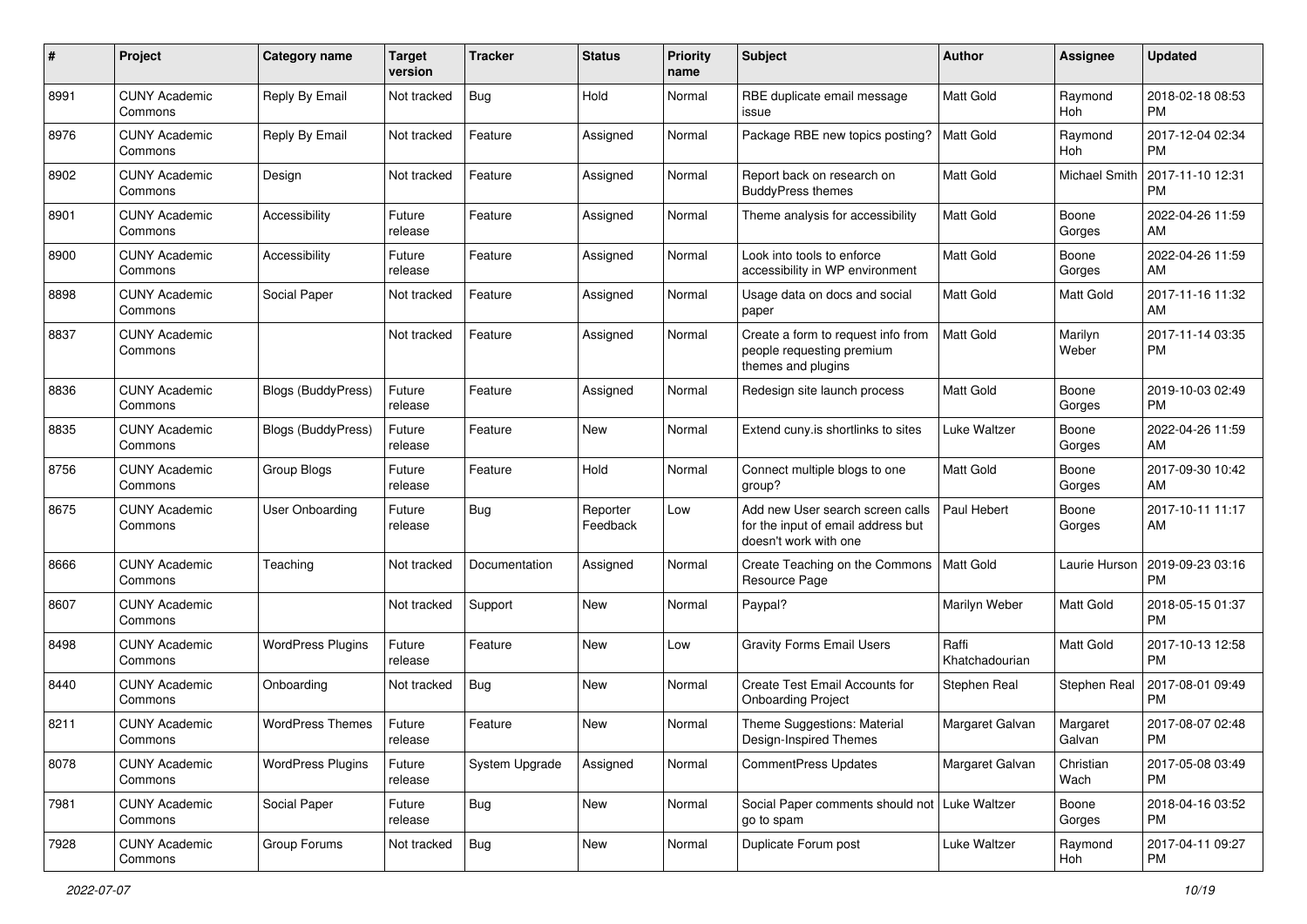| #    | Project                         | <b>Category name</b>     | <b>Target</b><br>version | <b>Tracker</b> | <b>Status</b>        | <b>Priority</b><br>name | <b>Subject</b>                                                                            | Author              | <b>Assignee</b>    | <b>Updated</b>                |
|------|---------------------------------|--------------------------|--------------------------|----------------|----------------------|-------------------------|-------------------------------------------------------------------------------------------|---------------------|--------------------|-------------------------------|
| 7828 | <b>CUNY Academic</b><br>Commons |                          | Not tracked              | Feature        | Assigned             | Normal                  | Theme Assessment 2017                                                                     | Margaret Galvan     | Margaret<br>Galvan | 2017-05-02 10:41<br><b>PM</b> |
| 7663 | <b>CUNY Academic</b><br>Commons | Social Paper             | Future<br>release        | <b>Bug</b>     | New                  | Normal                  | Social Paper notifications not<br>formatted correctly on secondary<br>sites               | <b>Boone Gorges</b> | Boone<br>Gorges    | 2018-04-16 03:52<br><b>PM</b> |
| 7624 | <b>CUNY Academic</b><br>Commons | BuddyPress (misc)        | Future<br>release        | Design/UX      | New                  | Normal                  | <b>BP</b> Notifications                                                                   | Luke Waltzer        | Paige Dupont       | 2017-02-08 10:43<br><b>PM</b> |
| 7115 | <b>CUNY Academic</b><br>Commons | Groups (misc)            | Future<br>release        | Feature        | Reporter<br>Feedback | Normal                  | make licensing info clear during<br>group creation                                        | <b>Matt Gold</b>    | Raymond<br>Hoh     | 2020-12-08 11:32<br>AM        |
| 7022 | <b>CUNY Academic</b><br>Commons | Announcements            | Future<br>release        | Bug            | New                  | Normal                  | Sitewide announcements should<br>be displayed on, and dismissable<br>from, mapped domains | <b>Boone Gorges</b> | Boone<br>Gorges    | 2018-03-22 10:18<br>AM        |
| 6995 | <b>CUNY Academic</b><br>Commons | Home Page                | Not tracked              | <b>Bug</b>     | Assigned             | Normal                  | member filter on homepage not<br>working                                                  | <b>Matt Gold</b>    | Raymond<br>Hoh     | 2016-12-11 09:46<br><b>PM</b> |
| 6755 | <b>CUNY Academic</b><br>Commons | WordPress (misc)         | Future<br>release        | <b>Bug</b>     | New                  | Normal                  | Cannot Deactivate Plugin                                                                  | Laura Kane          |                    | 2016-11-16 01:12<br><b>PM</b> |
| 6749 | <b>CUNY Academic</b><br>Commons | Events                   | Future<br>release        | <b>Bug</b>     | New                  | Low                     | BPEO iCal request can trigger<br>very large number of DB queries                          | <b>Boone Gorges</b> | Raymond<br>Hoh     | 2016-11-15 10:09<br><b>PM</b> |
| 6671 | <b>CUNY Academic</b><br>Commons | Reply By Email           | Not tracked              | <b>Bug</b>     | Assigned             | Normal                  | "Post too often" RBE error<br>message                                                     | Matt Gold           | Raymond<br>Hoh     | 2016-11-11 09:55<br>AM        |
| 6665 | <b>CUNY Academic</b><br>Commons |                          | Not tracked              | Publicity      | New                  | Normal                  | Dead Link in 1.10 announcement<br>post                                                    | Paige Dupont        | Stephen Real       | 2016-12-01 03:11<br><b>PM</b> |
| 6644 | <b>CUNY Academic</b><br>Commons |                          | Not tracked              | <b>Bug</b>     | Reporter<br>Feedback | High                    | White Screen at Login Pge                                                                 | Luke Waltzer        | Raymond<br>Hoh     | 2016-11-21 10:34<br><b>PM</b> |
| 6426 | <b>CUNY Academic</b><br>Commons | Spam/Spam<br>Prevention  | Future<br>release        | Feature        | Assigned             | Normal                  | Force captcha on all comments?                                                            | <b>Matt Gold</b>    | <b>Tahir Butt</b>  | 2016-10-24 02:06<br><b>PM</b> |
| 6392 | <b>CUNY Academic</b><br>Commons | Group Forums             | Future<br>release        | Design/UX      | Assigned             | Low                     | Composition/Preview Panes in<br>Forum Posts                                               | Luke Waltzer        | Paige Dupont       | 2016-10-21 04:26<br><b>PM</b> |
| 6389 | <b>CUNY Academic</b><br>Commons | <b>BuddyPress Docs</b>   | Future<br>release        | Feature        | New                  | Low                     | Make Discussion Area Visible<br>When Editing a Doc                                        | Luke Waltzer        | Boone<br>Gorges    | 2016-10-21 04:16<br><b>PM</b> |
| 6356 | <b>CUNY Academic</b><br>Commons | <b>WordPress Plugins</b> | Future<br>release        | Bug            | Reporter<br>Feedback | Low                     | Should Subscribe2 be<br>deprecated?                                                       | Luke Waltzer        |                    | 2017-03-20 12:20<br><b>PM</b> |
| 6332 | <b>CUNY Academic</b><br>Commons | WordPress (misc)         | Future<br>release        | Feature        | New                  | Normal                  | Allow uploaded files to be marked<br>as private in an ad hoc way                          | Boone Gorges        |                    | 2016-10-17 11:41<br>PM        |
| 6298 | <b>CUNY Academic</b><br>Commons | User Experience          | Not tracked              | Design/UX      | Assigned             | Normal                  | Examine data from survey                                                                  | <b>Matt Gold</b>    | Margaret<br>Galvan | 2016-10-14 12:16<br>PM        |
| 6115 | <b>CUNY Academic</b><br>Commons | Publicity                | Not tracked              | Feature        | Assigned             | Normal                  | create digital signage for GC                                                             | <b>Matt Gold</b>    | scott voth         | 2016-10-11 10:09<br><b>PM</b> |
| 6078 | <b>CUNY Academic</b><br>Commons | Blogs (BuddyPress)       | Future<br>release        | Feature        | New                  | Normal                  | <b>Explore Adding Network Blog</b><br>Metadata Plugin                                     | Luke Waltzer        | Luke Waltzer       | 2016-10-11 10:29<br><b>PM</b> |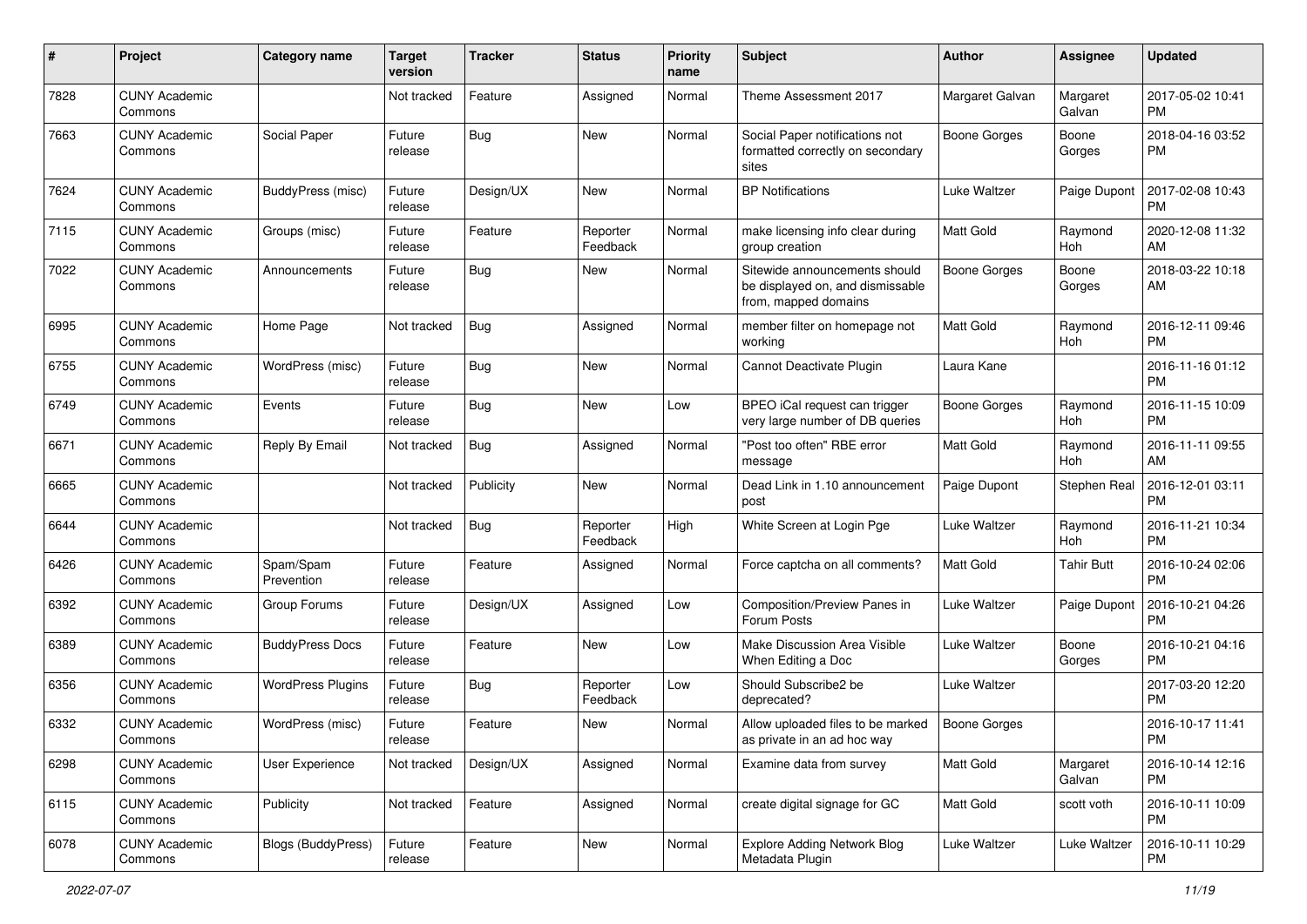| $\#$ | Project                         | <b>Category name</b>       | <b>Target</b><br>version | <b>Tracker</b> | <b>Status</b>        | <b>Priority</b><br>name | <b>Subject</b>                                                                     | <b>Author</b>       | <b>Assignee</b>     | <b>Updated</b>                |
|------|---------------------------------|----------------------------|--------------------------|----------------|----------------------|-------------------------|------------------------------------------------------------------------------------|---------------------|---------------------|-------------------------------|
| 6014 | <b>CUNY Academic</b><br>Commons | Publicity                  | Future<br>release        | Publicity      | Reporter<br>Feedback | Normal                  | Google search listing                                                              | <b>Matt Gold</b>    | Boone<br>Gorges     | 2016-09-21 03:48<br><b>PM</b> |
| 5992 | <b>CUNY Academic</b><br>Commons | <b>Email Notifications</b> | Future<br>release        | Feature        | <b>New</b>           | Normal                  | Changing the From line of<br>autogenerated blog emails                             | Marilyn Weber       |                     | 2018-09-27 05:19<br><b>PM</b> |
| 5955 | <b>CUNY Academic</b><br>Commons | Outreach                   | Future<br>release        | Feature        | Assigned             | Normal                  | Create auto-newsletter for<br>commons members                                      | Matt Gold           | Luke Waltzer        | 2016-08-30 10:34<br>AM        |
| 5827 | <b>CUNY Academic</b><br>Commons | <b>Public Portfolio</b>    | Future<br>release        | <b>Bug</b>     | Assigned             | Normal                  | Academic Interests square bracket<br>links not working                             | scott voth          | Chris Stein         | 2016-08-11 11:59<br><b>PM</b> |
| 5826 | <b>CUNY Academic</b><br>Commons | <b>WordPress Plugins</b>   | Future<br>release        | Support        | Reporter<br>Feedback | Normal                  | <b>Remove Subscription Options</b><br>plugin from directory                        | Sarah Morgano       | Sarah<br>Morgano    | 2016-10-21 04:14<br><b>PM</b> |
| 5696 | <b>CUNY Academic</b><br>Commons | Events                     | Future<br>release        | Feature        | Assigned             | Normal                  | Events Calendar - display options<br>calendar aggregation                          | Matt Gold           | Boone<br>Gorges     | 2016-10-13 11:44<br>AM        |
| 5691 | <b>CUNY Academic</b><br>Commons | <b>Blogs (BuddyPress)</b>  | Future<br>release        | <b>Bug</b>     | Assigned             | High                    | Differing numbers on Sites display                                                 | Matt Gold           | Raymond<br>Hoh      | 2016-06-13 01:37<br><b>PM</b> |
| 5679 | <b>CUNY Academic</b><br>Commons | Analytics                  | Not tracked              | Feature        | <b>New</b>           | Normal                  | Logged In Users for GA                                                             | Valerie Townsend    | Valerie<br>Townsend | 2016-06-11 09:49<br>AM        |
| 5581 | <b>CUNY Academic</b><br>Commons | Analytics                  | Future<br>release        | Feature        | Assigned             | Normal                  | <b>Explore alternatives to Google</b><br>Analytics                                 | <b>Matt Gold</b>    | Valerie<br>Townsend | 2020-04-17 03:12<br><b>PM</b> |
| 5489 | <b>CUNY Academic</b><br>Commons | Social Paper               | Future<br>release        | Feature        | New                  | Normal                  | Asc/desc sorting for Social Paper<br>directories                                   | <b>Boone Gorges</b> |                     | 2016-04-21 10:06<br><b>PM</b> |
| 5488 | <b>CUNY Academic</b><br>Commons | Social Paper               | Future<br>release        | <b>Bug</b>     | <b>New</b>           | Normal                  | Add a "last edited by" field to<br>Social Paper group directories                  | Boone Gorges        |                     | 2016-04-21 10:05<br><b>PM</b> |
| 5397 | <b>CUNY Academic</b><br>Commons | Social Paper               | Future<br>release        | Feature        | <b>New</b>           | Normal                  | frustrating to have to<br>enable/disable in SP                                     | Marilyn Weber       | Samantha<br>Raddatz | 2016-04-20 03:39<br><b>PM</b> |
| 5317 | <b>CUNY Academic</b><br>Commons | Group Blogs                | Not tracked              | Bug            | Reporter<br>Feedback | Normal                  | Notifications of New Post Didn't<br>Come                                           | Luke Waltzer        | Samantha<br>Raddatz | 2016-03-21 10:41<br><b>PM</b> |
| 5316 | <b>CUNY Academic</b><br>Commons | <b>User Experience</b>     | Future<br>release        | Feature        | Assigned             | Normal                  | Prompt user email address<br>updates                                               | Matt Gold           | Stephen Real        | 2016-12-21 03:30<br><b>PM</b> |
| 5298 | <b>CUNY Academic</b><br>Commons |                            | Not tracked              | Publicity      | <b>New</b>           | Normal                  | Survey Pop-Up Text                                                                 | Samantha Raddatz    | Samantha<br>Raddatz | 2016-03-22 12:27<br><b>PM</b> |
| 5282 | <b>CUNY Academic</b><br>Commons | Social Paper               | Future<br>release        | Bug            | <b>New</b>           | Normal                  | Replying via email directs to paper   Marilyn Weber<br>but not individual comment. |                     | Raymond<br>Hoh      | 2016-03-02 01:48<br><b>PM</b> |
| 5268 | <b>CUNY Academic</b><br>Commons | Group Forums               | Future<br>release        | Bug            | Assigned             | Normal                  | Long-time to post to multiple<br>groups                                            | Luke Waltzer        | Daniel Jones        | 2016-09-07 06:31<br><b>PM</b> |
| 5234 | <b>CUNY Academic</b><br>Commons | Membership                 | Future<br>release        | Feature        | Assigned             | Normal                  | Write Unconfirmed patch for WP                                                     | Boone Gorges        | Boone<br>Gorges     | 2016-10-24 11:18<br>AM        |
| 5225 | CUNY Academic<br>Commons        | Registration               | Future<br>release        | Feature        | Assigned             | Normal                  | On-boarding Issues                                                                 | Luke Waltzer        | Samantha<br>Raddatz | 2016-02-12 02:58<br><b>PM</b> |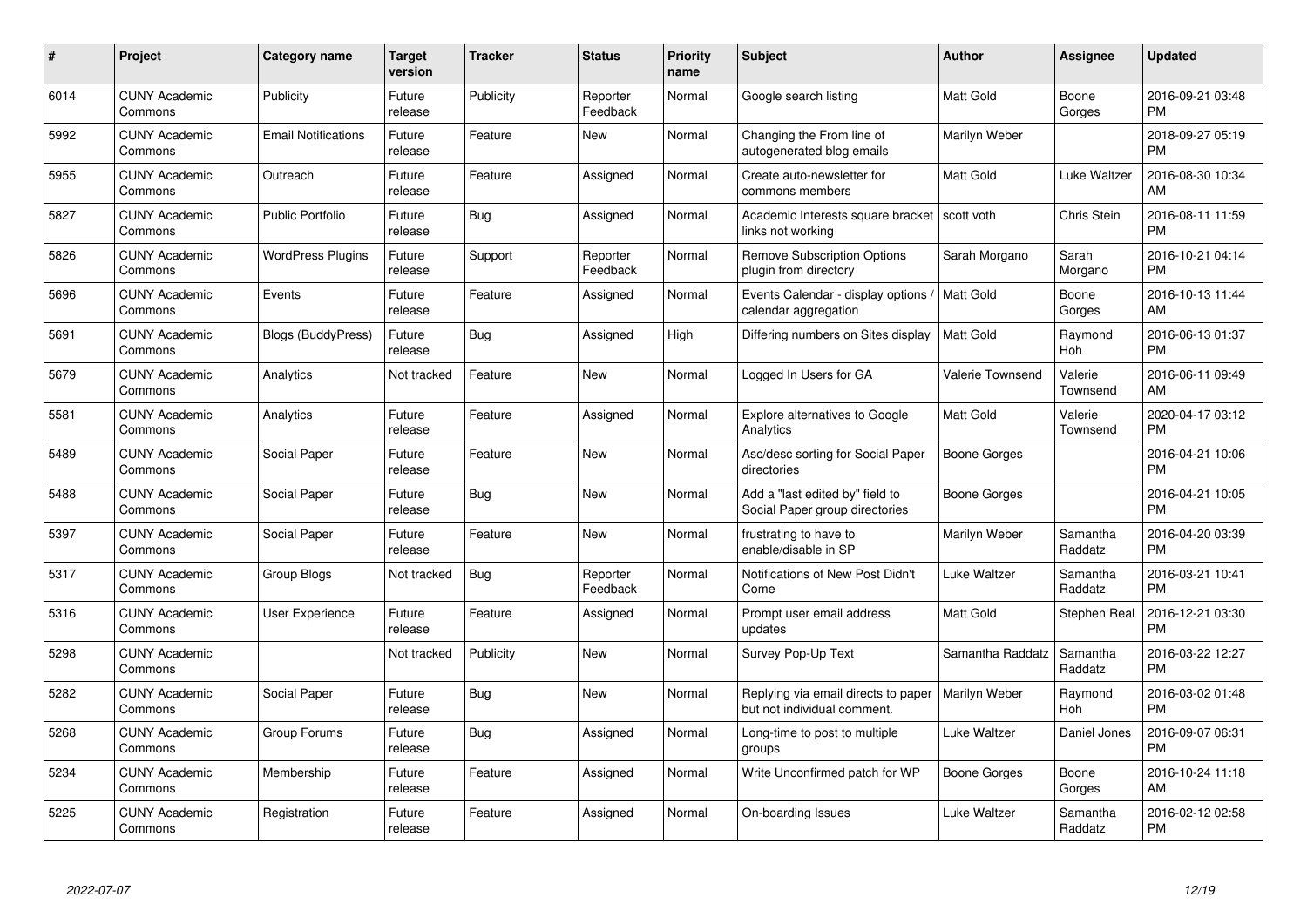| #    | Project                         | <b>Category name</b>    | <b>Target</b><br>version | <b>Tracker</b> | <b>Status</b> | <b>Priority</b><br>name | <b>Subject</b>                                                                                                                                        | <b>Author</b>           | Assignee            | <b>Updated</b>                |
|------|---------------------------------|-------------------------|--------------------------|----------------|---------------|-------------------------|-------------------------------------------------------------------------------------------------------------------------------------------------------|-------------------------|---------------------|-------------------------------|
| 5205 | <b>CUNY Academic</b><br>Commons | Social Paper            | Future<br>release        | Feature        | <b>New</b>    | Normal                  | Social Paper folders                                                                                                                                  | Marilyn Weber           |                     | 2016-02-11 10:24<br><b>PM</b> |
| 5199 | <b>CUNY Academic</b><br>Commons | Social Paper            | Future<br>release        | Feature        | <b>New</b>    | Normal                  | add tables to the SP editor                                                                                                                           | Marilyn Weber           |                     | 2016-10-24 11:27<br>AM        |
| 5183 | <b>CUNY Academic</b><br>Commons | Social Paper            | Future<br>release        | Design/UX      | New           | Normal                  | Creating a new paper when<br>viewing an existing paper                                                                                                | Raffi<br>Khatchadourian | Samantha<br>Raddatz | 2016-02-02 12:09<br><b>PM</b> |
| 5182 | <b>CUNY Academic</b><br>Commons | Social Paper            | Future<br>release        | Design/UX      | New           | Normal                  | "Publishing" a private paper on<br>social paper?                                                                                                      | Raffi<br>Khatchadourian | Boone<br>Gorges     | 2016-10-13 04:12<br><b>PM</b> |
| 5058 | <b>CUNY Academic</b><br>Commons | Social Paper            | Future<br>release        | Feature        | New           | Low                     | Can there be a clearer signal that<br>even when comments have<br>already been made you add<br>comments by clicking on the side?<br>(SP suggestion #5) | Marilyn Weber           | Samantha<br>Raddatz | 2016-02-11 10:24<br><b>PM</b> |
| 5053 | <b>CUNY Academic</b><br>Commons | Social Paper            | Future<br>release        | Feature        | New           | Low                     | Scrollable menu to add readers<br>(SP suggestion #4)                                                                                                  | Marilyn Weber           | Samantha<br>Raddatz | 2016-04-21 05:21<br><b>PM</b> |
| 5052 | <b>CUNY Academic</b><br>Commons | Social Paper            | Future<br>release        | Feature        | New           | Low                     | Sentence by sentence or line by<br>line comments (SP suggestion #3)                                                                                   | Marilyn Weber           | Boone<br>Gorges     | 2016-02-11 10:24<br><b>PM</b> |
| 5050 | <b>CUNY Academic</b><br>Commons | Social Paper            | Future<br>release        | Feature        | New           | Low                     | Making comments visible in SP<br>editing mode (SP suggestion #1)                                                                                      | Marilyn Weber           | Samantha<br>Raddatz | 2019-09-17 11:10<br><b>PM</b> |
| 5016 | <b>CUNY Academic</b><br>Commons | Events                  | Future<br>release        | Feature        | Assigned      | Low                     | Allow comments to be posted on<br>events                                                                                                              | <b>Matt Gold</b>        | Raymond<br>Hoh      | 2019-03-01 02:23<br><b>PM</b> |
| 4986 | <b>CUNY Academic</b><br>Commons | ZenDesk                 | Not tracked              | Support        | Assigned      | Normal                  | Prepare documentation for<br>Zendesk re web widget                                                                                                    | <b>Matt Gold</b>        | Samantha<br>Raddatz | 2016-02-25 03:09<br><b>PM</b> |
| 4980 | <b>CUNY Academic</b><br>Commons | Home Page               | Future<br>release        | Feature        | Assigned      | Normal                  | CAC Featured Content -- Adding<br>Randomization                                                                                                       | Matt Gold               | Boone<br>Gorges     | 2016-12-12 03:01<br><b>PM</b> |
| 4972 | <b>CUNY Academic</b><br>Commons | Analytics               | Not tracked              | <b>Bug</b>     | New           | Normal                  | <b>Newsletter Analytics</b>                                                                                                                           | Stephen Real            | Matt Gold           | 2015-12-09 12:54<br><b>PM</b> |
| 4903 | <b>CUNY Academic</b><br>Commons | Events                  | Future<br>release        | Design/UX      | Assigned      | Normal                  | Improving visual appearance of<br>event calendars                                                                                                     | Matt Gold               | Boone<br>Gorges     | 2016-10-13 11:51<br>AM        |
| 4661 | <b>CUNY Academic</b><br>Commons | User Experience         | Future<br>release        | <b>Bug</b>     | Assigned      | Normal                  | Simplify Events text                                                                                                                                  | Matt Gold               | Samantha<br>Raddatz | 2015-10-02 09:06<br><b>PM</b> |
| 4635 | <b>CUNY Academic</b><br>Commons | Authentication          | Future<br>release        | Feature        | <b>New</b>    | Normal                  | Allow non-WP authentication                                                                                                                           | Boone Gorges            | Sonja Leix          | 2019-03-01 02:05<br><b>PM</b> |
| 4622 | <b>CUNY Academic</b><br>Commons | <b>Public Portfolio</b> | Future<br>release        | Design/UX      | <b>New</b>    | Normal                  | <b>Profile Visibility Settings</b>                                                                                                                    | Samantha Raddatz        | Samantha<br>Raddatz | 2015-09-21 12:18<br><b>PM</b> |
| 4592 | <b>CUNY Academic</b><br>Commons | Events                  | Future<br>release        | Design/UX      | <b>New</b>    | Normal                  | Event Creation - Venue Dropdown<br>Slow                                                                                                               | Samantha Raddatz        | Boone<br>Gorges     | 2015-09-14 04:56<br><b>PM</b> |
| 4535 | <b>CUNY Academic</b><br>Commons | My Commons              | Future<br>release        | <b>Bug</b>     | <b>New</b>    | Low                     | My Commons filter issue                                                                                                                               | scott voth              | Raymond<br>Hoh      | 2015-09-01 11:17<br>AM        |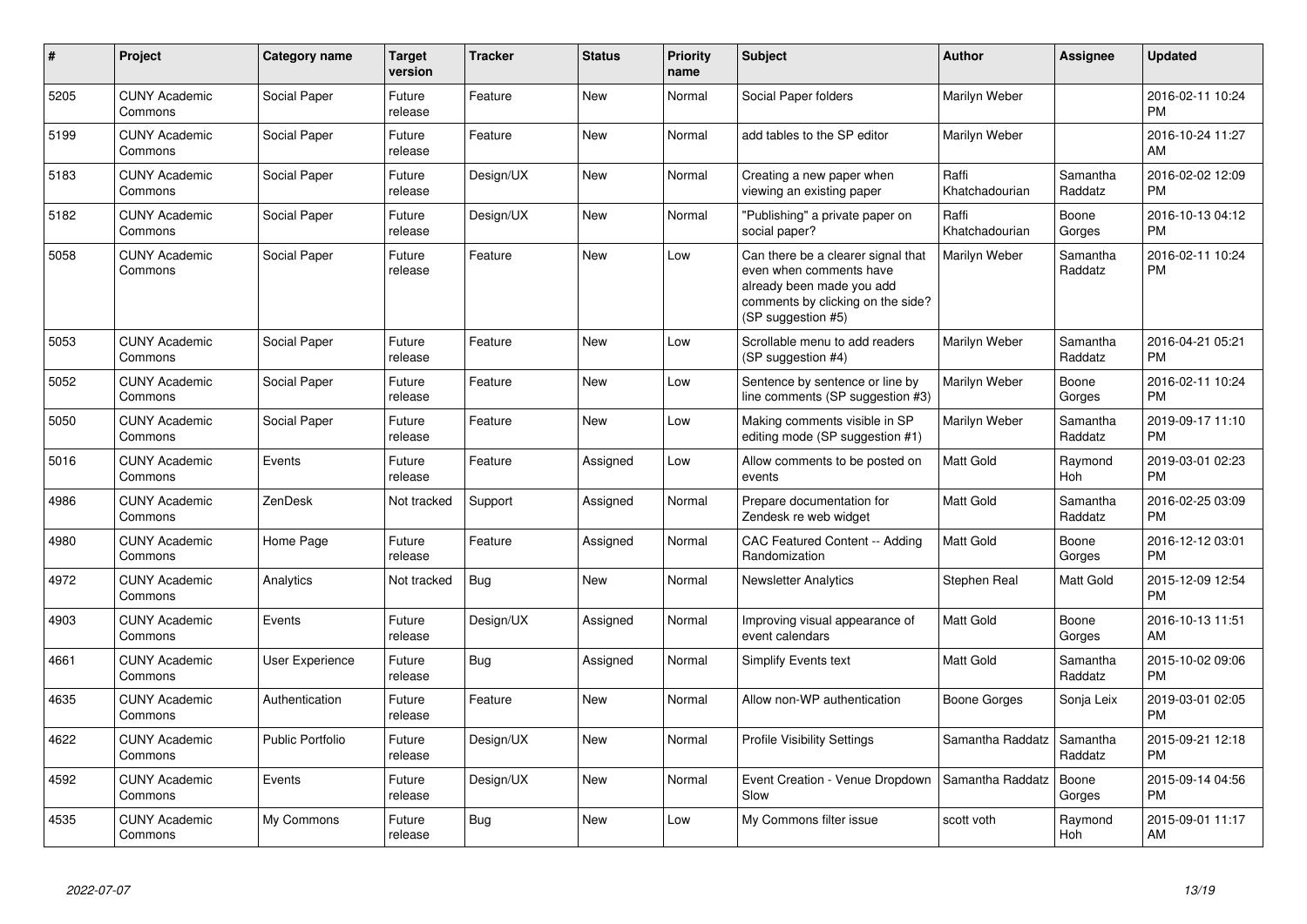| $\vert$ # | <b>Project</b>                  | Category name            | <b>Target</b><br>version | <b>Tracker</b> | <b>Status</b> | <b>Priority</b><br>name | <b>Subject</b>                                                                    | Author                  | Assignee            | <b>Updated</b>                |
|-----------|---------------------------------|--------------------------|--------------------------|----------------|---------------|-------------------------|-----------------------------------------------------------------------------------|-------------------------|---------------------|-------------------------------|
| 4481      | <b>CUNY Academic</b><br>Commons | Events                   | Future<br>release        | Feature        | New           | Normal                  | Group admins/mods should have<br>the ability to unlink an event from<br>the group | Boone Gorges            | Boone<br>Gorges     | 2017-04-24 03:53<br><b>PM</b> |
| 4438      | <b>CUNY Academic</b><br>Commons | Events                   | Future<br>release        | Bug            | Assigned      | Normal                  | Events Calendar - Export<br><b>Recurring Events</b>                               | scott voth              | Daniel Jones        | 2016-05-23 04:25<br><b>PM</b> |
| 4404      | <b>CUNY Academic</b><br>Commons | <b>Public Portfolio</b>  | Future<br>release        | Design/UX      | Assigned      | Normal                  | Change color of permissions info<br>on portfolio editing interface                | <b>Matt Gold</b>        | Samantha<br>Raddatz | 2015-08-11 05:28<br><b>PM</b> |
| 4388      | <b>CUNY Academic</b><br>Commons | WordPress (misc)         | Future<br>release        | Bug            | Assigned      | Normal                  | Repeated request for<br>authentication.                                           | Alice.Lynn<br>McMichael | Raymond<br>Hoh      | 2015-08-11 07:35<br><b>PM</b> |
| 4253      | <b>CUNY Academic</b><br>Commons | <b>Public Portfolio</b>  | Future<br>release        | Design/UX      | New           | Normal                  | Encourage users to add portfolio<br>content                                       | Samantha Raddatz        | Samantha<br>Raddatz | 2015-07-07 11:32<br>AM        |
| 4238      | <b>CUNY Academic</b><br>Commons | Events                   | Future<br>release        | Feature        | Assigned      | Normal                  | Copy Events to Other Groups?                                                      | <b>Matt Gold</b>        | Boone<br>Gorges     | 2015-07-02 10:08<br>AM        |
| 4235      | <b>CUNY Academic</b><br>Commons |                          | Not tracked              | Design/UX      | Assigned      | Normal                  | Explore user experience around<br>comments on forum topics vs docs                | Matt Gold               | Samantha<br>Raddatz | 2015-07-21 10:23<br>AM        |
| 4226      | <b>CUNY Academic</b><br>Commons | <b>BuddyPress Docs</b>   | Future<br>release        | Design/UX      | New           | Normal                  | Add option to connect a Doc with a Samantha Raddatz<br>Group                      |                         | Samantha<br>Raddatz | 2015-09-09 04:08<br><b>PM</b> |
| 4225      | <b>CUNY Academic</b><br>Commons | <b>DiRT</b> Integration  | Future<br>release        | Design/UX      | <b>New</b>    | Normal                  | Add information to DIRT page (in<br>Create a Group)                               | Samantha Raddatz        | <b>Matt Gold</b>    | 2015-06-26 03:14<br><b>PM</b> |
| 4222      | <b>CUNY Academic</b><br>Commons | User Experience          | Future<br>release        | Design/UX      | <b>New</b>    | Normal                  | Add information to 'Delete<br>Account' page                                       | Samantha Raddatz        | scott voth          | 2015-06-26 11:35<br>AM        |
| 4221      | <b>CUNY Academic</b><br>Commons | Group Forums             | Future<br>release        | Design/UX      | Assigned      | Normal                  | Add 'Number of Posts' display<br>option to Forum page                             | Samantha Raddatz        | Samantha<br>Raddatz | 2015-06-26 02:21<br><b>PM</b> |
| 4070      | <b>CUNY Academic</b><br>Commons | Analytics                | Not tracked              | Support        | Assigned      | Normal                  | Request for JITP site analytics                                                   | <b>Matt Gold</b>        | Seth Persons        | 2016-02-23 03:09<br><b>PM</b> |
| 4053      | <b>CUNY Academic</b><br>Commons | Events                   | Future<br>release        | Feature        | Assigned      | Normal                  | Create new tab for past events                                                    | <b>Matt Gold</b>        | Boone<br>Gorges     | 2015-05-12 02:10<br><b>PM</b> |
| 4027      | <b>CUNY Academic</b><br>Commons | Commons In A Box         | Not tracked              | Design/UX      | Assigned      | Normal                  | Usability review of CBOX update<br>procedures                                     | <b>Matt Gold</b>        | Samantha<br>Raddatz | 2015-05-11 06:36<br><b>PM</b> |
| 3939      | <b>CUNY Academic</b><br>Commons | <b>WordPress Plugins</b> | Future<br>release        | Bug            | Hold          | Normal                  | Activity stream support for<br>Co-Authors Plus plugin                             | Raymond Hoh             | Raymond<br>Hoh      | 2015-11-09 06:13<br><b>PM</b> |
| 3770      | <b>CUNY Academic</b><br>Commons | Public Portfolio         | Future<br>release        | Feature        | Assigned      | Normal                  | Improve Layout/Formatting of<br>Positions Area on Public Portfolios               | <b>Matt Gold</b>        | Chris Stein         | 2015-04-01 09:17<br><b>PM</b> |
| 3768      | <b>CUNY Academic</b><br>Commons | <b>Public Portfolio</b>  | Future<br>release        | Feature        | Assigned      | Normal                  | Institutions/Past positions on<br>public portfolios                               | Matt Gold               | Boone<br>Gorges     | 2018-04-23 10:44<br>AM        |
| 3759      | <b>CUNY Academic</b><br>Commons | WordPress (misc)         | Future<br>release        | Feature        | Assigned      | Normal                  | Review Interface for Adding Users   Matt Gold<br>to Blogs                         |                         | Boone<br>Gorges     | 2015-03-24 05:52<br><b>PM</b> |
| 3691      | <b>CUNY Academic</b><br>Commons | <b>WordPress Plugins</b> | Future<br>release        | Bug            | <b>New</b>    | Normal                  | <b>WPMU Domain Mapping</b><br>Debugging on cdev                                   | Raymond Hoh             | Matt Gold           | 2014-12-12 09:04<br>AM        |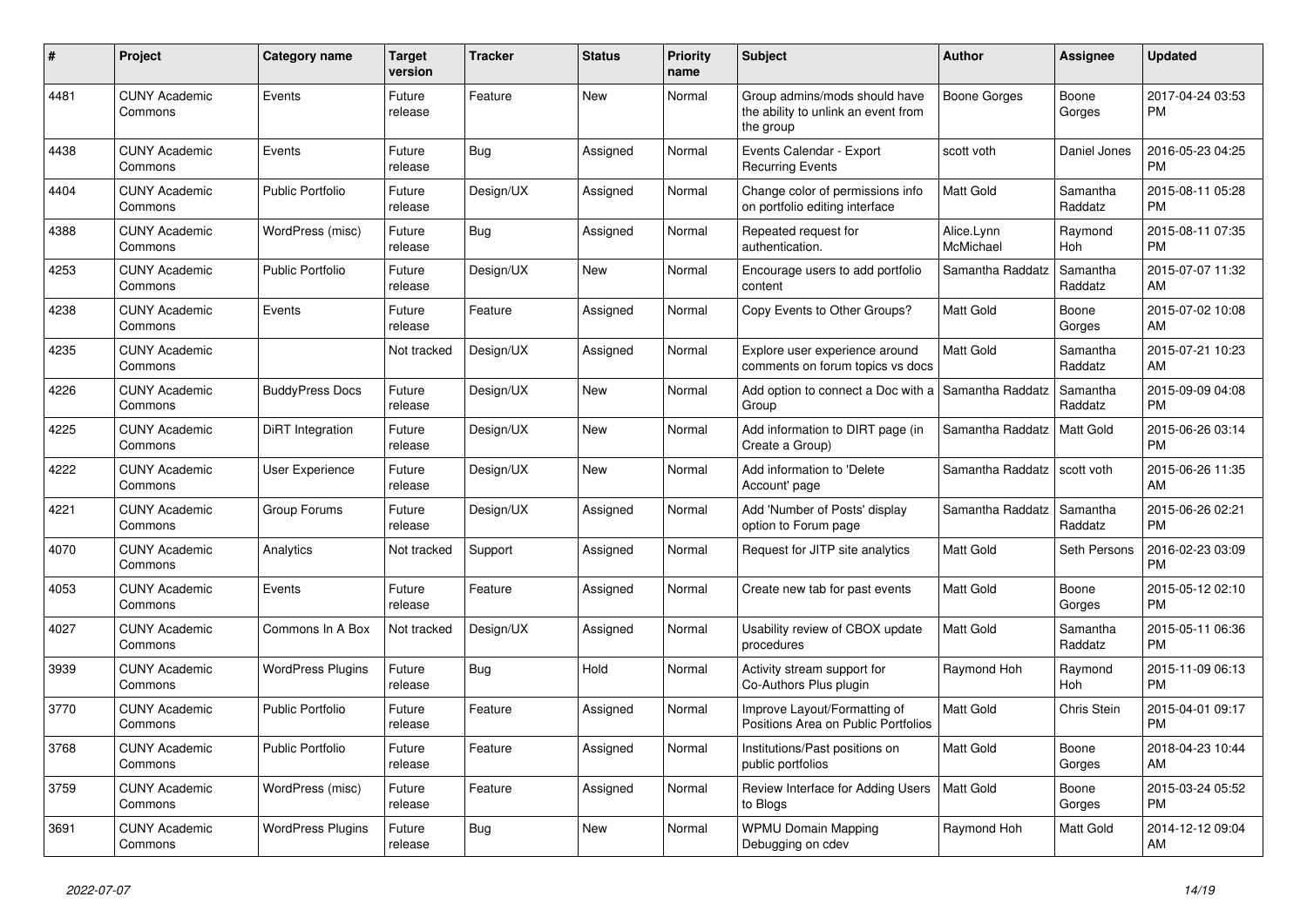| $\pmb{\#}$ | <b>Project</b>                  | Category name           | <b>Target</b><br>version | <b>Tracker</b> | <b>Status</b>       | <b>Priority</b><br>name | <b>Subject</b>                                                             | <b>Author</b>        | Assignee            | <b>Updated</b>                |
|------------|---------------------------------|-------------------------|--------------------------|----------------|---------------------|-------------------------|----------------------------------------------------------------------------|----------------------|---------------------|-------------------------------|
| 3662       | <b>CUNY Academic</b><br>Commons | <b>SEO</b>              | Future<br>release        | Feature        | Assigned            | Normal                  | Duplicate Content/SEO/Google<br>issues                                     | <b>Matt Gold</b>     | Raymond<br>Hoh      | 2015-04-13 04:37<br><b>PM</b> |
| 3657       | <b>CUNY Academic</b><br>Commons | WordPress (misc)        | Not tracked              | Feature        | New                 | Normal                  | Create alert for GC email<br>addresses                                     | <b>Matt Gold</b>     | Matt Gold           | 2016-04-14 11:29<br><b>PM</b> |
| 3615       | <b>CUNY Academic</b><br>Commons | Redmine                 | Not tracked              | Feature        | <b>New</b>          | Low                     | Create Redmine issues via email                                            | Dominic Giglio       | Boone<br>Gorges     | 2017-11-16 11:36<br>AM        |
| 3580       | <b>CUNY Academic</b><br>Commons | Group Blogs             | Future<br>release        | Feature        | New                 | Normal                  | Multiple blogs per group                                                   | Boone Gorges         | Boone<br>Gorges     | 2018-02-20 02:02<br><b>PM</b> |
| 3577       | <b>CUNY Academic</b><br>Commons | My Commons              | Future<br>release        | Design/UX      | Assigned            | Normal                  | Replies to items in My Commons                                             | <b>Matt Gold</b>     | Raymond<br>Hoh      | 2015-04-09 05:19<br><b>PM</b> |
| 3565       | <b>CUNY Academic</b><br>Commons | My Commons              | Not tracked              | Documentation  | New                 | Normal                  | Load Newest inconsistencies                                                | Chris Stein          | scott voth          | 2015-11-09 01:16<br><b>PM</b> |
| 3536       | <b>CUNY Academic</b><br>Commons | My Commons              | Future<br>release        | Feature        | Assigned            | Normal                  | Infinite Scroll on My Commons<br>page                                      | <b>Matt Gold</b>     | Raymond<br>Hoh      | 2015-04-13 04:42<br><b>PM</b> |
| 3524       | <b>CUNY Academic</b><br>Commons | Documentation           | Not tracked              | Documentation  | Assigned            | Normal                  | Post describing all you can do<br>when starting up a new blog/group        | <b>Matt Gold</b>     | scott voth          | 2014-10-04 12:56<br><b>PM</b> |
| 3517       | <b>CUNY Academic</b><br>Commons | My Commons              | Future<br>release        | Feature        | Assigned            | Normal                  | Mute/Unmute My Commons<br>updates                                          | Matt Gold            | Raymond<br>Hoh      | 2015-11-09 01:19<br><b>PM</b> |
| 3511       | <b>CUNY Academic</b><br>Commons | Publicity               | 1.7                      | Publicity      | Assigned            | Normal                  | Social media for 1.7                                                       | Micki Kaufman        | Sarah<br>Morgano    | 2014-10-14 03:32<br><b>PM</b> |
| 3510       | <b>CUNY Academic</b><br>Commons | Publicity               | 1.7                      | Publicity      | Assigned            | Normal                  | Post on the News Blog re: 'My<br>Commons'                                  | Micki Kaufman        | Sarah<br>Morgano    | 2014-10-15 11:18<br>AM        |
| 3509       | <b>CUNY Academic</b><br>Commons | Publicity               | 1.7                      | Publicity      | New                 | Normal                  | Create 1.7 digital signage imagery                                         | Micki Kaufman        | Marilyn<br>Weber    | 2014-10-01 12:40<br><b>PM</b> |
| 3506       | <b>CUNY Academic</b><br>Commons | Publicity               | 1.7                      | Publicity      | New                 | Normal                  | Prepare 1.7 email messaging                                                | Micki Kaufman        | Micki<br>Kaufman    | 2014-10-01 12:36<br><b>PM</b> |
| 3492       | <b>CUNY Academic</b><br>Commons | <b>WordPress Themes</b> | Future<br>release        | Support        | Assigned            | Normal                  | Add CBOX theme to the<br>Commons                                           | scott voth           | Raymond<br>Hoh      | 2014-10-08 05:55<br><b>PM</b> |
| 3475       | <b>CUNY Academic</b><br>Commons | Events                  | Future<br>release        | Feature        | Assigned            | Normal                  | Request to add plugin to<br>streamline room<br>booking/appointment booking | Naomi Barrettara     | Boone<br>Gorges     | 2014-12-01 05:14<br>PM        |
| 3473       | <b>CUNY Academic</b><br>Commons | <b>User Experience</b>  | Future<br>release        | Feature        | Assigned            | Normal                  | Commons profile: Add help info<br>about "Positions" replacing "title"      | Keith Miyake         | Samantha<br>Raddatz | 2015-11-09 02:28<br><b>PM</b> |
| 3458       | <b>CUNY Academic</b><br>Commons | Groups (misc)           | Future<br>release        | Feature        | Assigned            | Normal                  | Filter Members of Group by<br>Campus                                       | <b>Michael Smith</b> | Samantha<br>Raddatz | 2014-09-26 08:32<br><b>PM</b> |
| 3419       | <b>CUNY Academic</b><br>Commons | Group Invitations       | 1.6.14                   | <b>Bug</b>     | Testing<br>Required | Normal                  | Neatening the display of<br>messages on group requests                     | Matt Gold            | Boone<br>Gorges     | 2014-09-01 09:29<br><b>PM</b> |
| 3369       | <b>CUNY Academic</b><br>Commons | Reply By Email          | Not tracked              | Outreach       | Hold                | Normal                  | Release reply by email to WP<br>plugin directory                           | <b>Matt Gold</b>     | Raymond<br>Hoh      | 2016-03-01 12:46<br><b>PM</b> |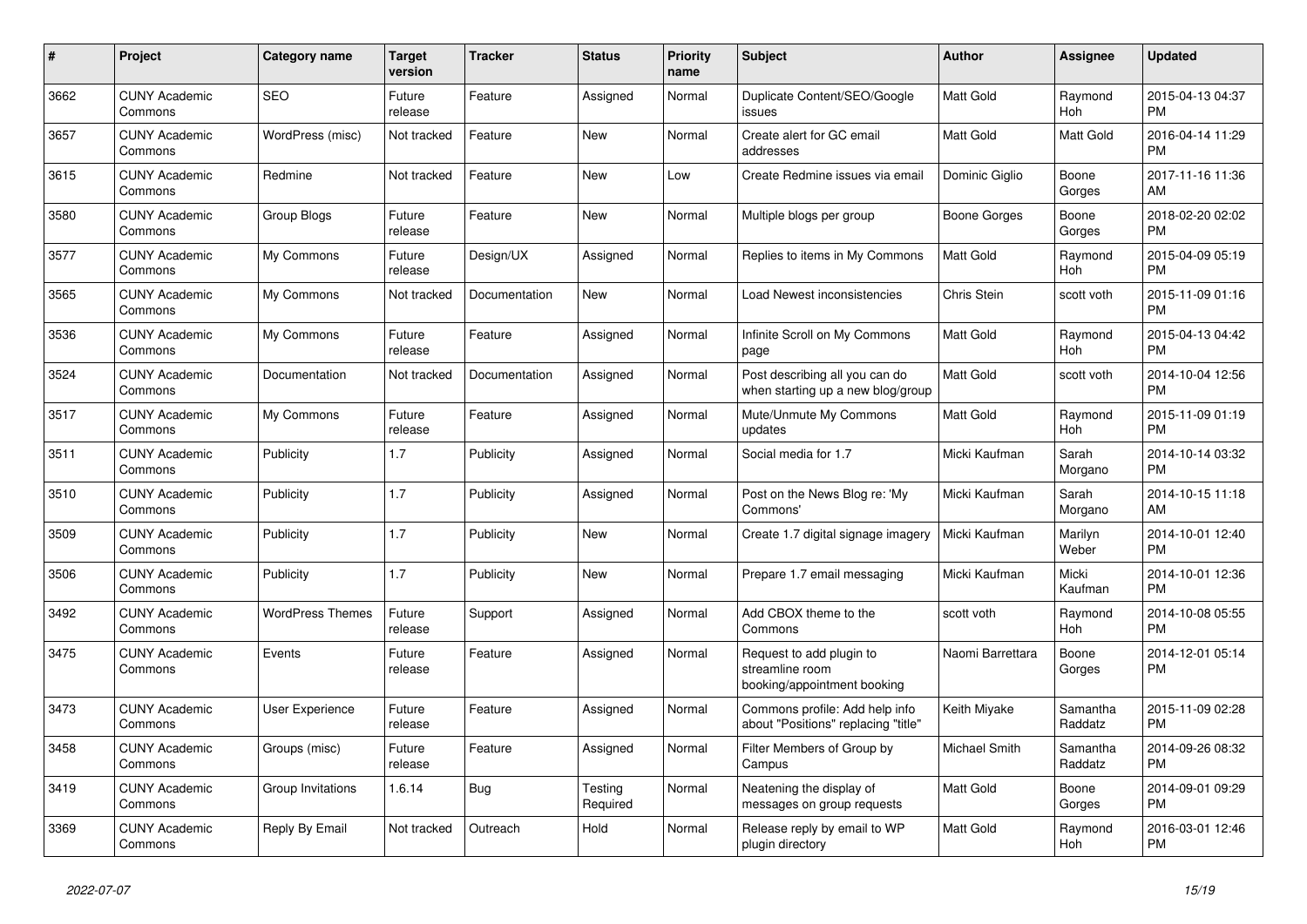| #    | <b>Project</b>                  | Category name                  | <b>Target</b><br>version | <b>Tracker</b> | <b>Status</b> | <b>Priority</b><br>name | <b>Subject</b>                                                              | <b>Author</b>       | <b>Assignee</b>   | <b>Updated</b>                |
|------|---------------------------------|--------------------------------|--------------------------|----------------|---------------|-------------------------|-----------------------------------------------------------------------------|---------------------|-------------------|-------------------------------|
| 3354 | <b>CUNY Academic</b><br>Commons | <b>Group Files</b>             | Future<br>release        | Feature        | Assigned      | Low                     | Allow Group Download of Multiple<br><b>Selected Files</b>                   | <b>Matt Gold</b>    | Chris Stein       | 2014-08-01 08:50<br>AM        |
| 3330 | <b>CUNY Academic</b><br>Commons | My Commons                     | Future<br>release        | Feature        | Assigned      | Normal                  | "Commons Information" tool                                                  | Boone Gorges        | Chris Stein       | 2014-09-22 08:46<br><b>PM</b> |
| 3308 | <b>CUNY Academic</b><br>Commons | Group Invitations              | Future<br>release        | Feature        | Assigned      | Normal                  | Allow members to rescind group<br>invitations                               | Matt Gold           | Boone<br>Gorges   | 2015-04-01 08:53<br><b>PM</b> |
| 3230 | <b>CUNY Academic</b><br>Commons | Internal Tools and<br>Workflow | Not tracked              | Feature        | Assigned      | High                    | Scripts for quicker<br>provisioning/updating of<br>development environments | Boone Gorges        | Boone<br>Gorges   | 2016-01-26 04:54<br><b>PM</b> |
| 3220 | <b>CUNY Academic</b><br>Commons | <b>Public Portfolio</b>        | Future<br>release        | Feature        | Assigned      | Normal                  | Add indent/outdent option to<br>Formatting Buttons on Profile<br>Page       | Matt Gold           | Boone<br>Gorges   | 2014-05-21 10:39<br><b>PM</b> |
| 3193 | <b>CUNY Academic</b><br>Commons | Group Forums                   | Future<br>release        | Feature        | Assigned      | Normal                  | bbPress 2.x dynamic roles and<br><b>RBE</b>                                 | Boone Gorges        | Boone<br>Gorges   | 2014-09-30 01:30<br><b>PM</b> |
| 3192 | <b>CUNY Academic</b><br>Commons | Group Forums                   | Future<br>release        | Feature        | Assigned      | Normal                  | Customizable forum views for<br>bbPress 2.x group forums                    | Boone Gorges        | Raymond<br>Hoh    | 2015-11-09 12:47<br><b>PM</b> |
| 3090 | <b>CUNY Academic</b><br>Commons | Twitter page                   | Future<br>release        | Feature        | Assigned      | Normal                  | Prevent Retweets from showing<br>up on Commons twitter page                 | Matt Gold           | <b>Tahir Butt</b> | 2016-10-24 11:31<br>AM        |
| 3080 | <b>CUNY Academic</b><br>Commons | <b>Group Files</b>             | Future<br>release        | Feature        | Assigned      | Low                     | Create a system to keep track of<br>file changes                            | Matt Gold           | Boone<br>Gorges   | 2014-02-26 10:04<br><b>PM</b> |
| 3059 | <b>CUNY Academic</b><br>Commons | Group Forums                   | Future<br>release        | Design/UX      | New           | Normal                  | Forum Post Permissable Content<br><b>Explanatory Text</b>                   | Chris Stein         | Chris Stein       | 2015-04-02 11:27<br>AM        |
| 3048 | <b>CUNY Academic</b><br>Commons | <b>Public Portfolio</b>        | Future<br>release        | Feature        | New           | Low                     | Images for rich text profile fields                                         | <b>Boone Gorges</b> | Boone<br>Gorges   | 2014-02-19 12:56<br><b>PM</b> |
| 3042 | <b>CUNY Academic</b><br>Commons | Public Portfolio               | Future<br>release        | Feature        | Assigned      | Normal                  | Browsing member interests                                                   | <b>Matt Gold</b>    | Boone<br>Gorges   | 2015-03-21 09:04<br><b>PM</b> |
| 3002 | <b>CUNY Academic</b><br>Commons | Search                         | Future<br>release        | Feature        | Assigned      | Normal                  | Overhaul CAC search by using<br>external search appliance                   | Boone Gorges        | Boone<br>Gorges   | 2020-07-15 03:05<br><b>PM</b> |
| 2881 | <b>CUNY Academic</b><br>Commons | <b>Public Portfolio</b>        | Future<br>release        | Feature        | Assigned      | Normal                  | Redesign the UX for Profiles                                                | Chris Stein         | Chris Stein       | 2016-10-13 12:45<br><b>PM</b> |
| 2832 | <b>CUNY Academic</b><br>Commons | <b>Public Portfolio</b>        | Future<br>release        | Feature        | Assigned      | Normal                  | Improve interface for (not)<br>auto-linking profile fields                  | <b>Boone Gorges</b> | Chris Stein       | 2015-01-05 08:52<br><b>PM</b> |
| 2754 | <b>CUNY Academic</b><br>Commons | Design                         | Future<br>release        | Feature        | Assigned      | Normal                  | Determine strategy for CAC logo<br>handling in top header                   | Micki Kaufman       | Chris Stein       | 2015-01-05 08:53<br><b>PM</b> |
| 2753 | <b>CUNY Academic</b><br>Commons | <b>Public Portfolio</b>        | Future<br>release        | Feature        | New           | Normal                  | Create actual actual tagification in<br>academic interests and other fields | Micki Kaufman       | Boone<br>Gorges   | 2015-01-05 08:52<br><b>PM</b> |
| 2666 | <b>CUNY Academic</b><br>Commons | About page                     | Not tracked              | Documentation  | Assigned      | Normal                  | Update About Text                                                           | Chris Stein         | Luke Waltzer      | 2016-03-04 11:19<br>AM        |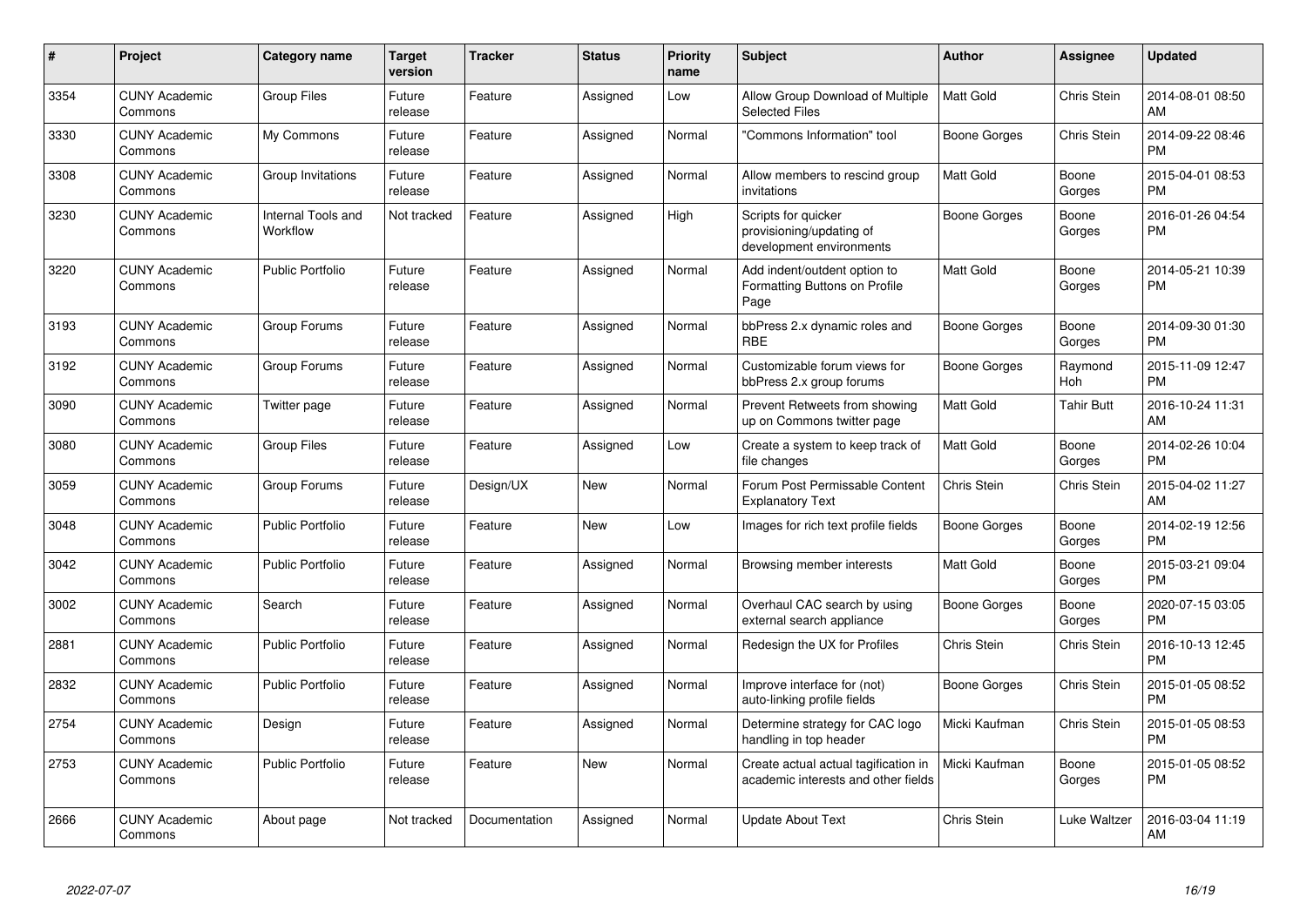| #    | Project                         | Category name            | <b>Target</b><br>version | <b>Tracker</b> | <b>Status</b>        | <b>Priority</b><br>name | Subject                                                                       | Author             | <b>Assignee</b>   | <b>Updated</b>                |
|------|---------------------------------|--------------------------|--------------------------|----------------|----------------------|-------------------------|-------------------------------------------------------------------------------|--------------------|-------------------|-------------------------------|
| 2618 | <b>NYCDH Community</b><br>Site  |                          |                          | <b>Bug</b>     | Assigned             | Low                     | Mark blogs as spam when created   Matt Gold<br>by users marked as spam        |                    | Boone<br>Gorges   | 2013-06-09 11:38<br><b>PM</b> |
| 2612 | <b>CUNY Academic</b><br>Commons |                          | Not tracked              | Publicity      | Assigned             | Normal                  | Pinterest site for the Commons                                                | local admin        | Sarah<br>Morgano  | 2016-03-04 11:19<br>AM        |
| 2610 | <b>CUNY Academic</b><br>Commons | Group Invitations        | Future<br>release        | Feature        | Assigned             | Low                     | Request: Custom invitation<br>message to group invites                        | local admin        | Boone<br>Gorges   | 2015-11-09 06:13<br><b>PM</b> |
| 2577 | <b>NYCDH Community</b><br>Site  |                          |                          | Feature        | Assigned             | Low                     | Investigate Potential to Add Links<br>to the Forum                            | <b>Mark Newton</b> | Alex Gil          | 2013-05-16 09:40<br><b>PM</b> |
| 2576 | <b>NYCDH Community</b><br>Site  |                          |                          | Bug            | Hold                 | Low                     | <b>Test Next Button in Javascript</b><br><b>Tutorial Under Activities</b>     | <b>Mark Newton</b> | Alex Gil          | 2013-05-18 02:55<br><b>PM</b> |
| 2574 | <b>NYCDH Community</b><br>Site  |                          |                          | Feature        | Assigned             | Normal                  | Add Way to Upload Files to<br>Groups                                          | Mark Newton        | Raymond<br>Hoh    | 2013-05-18 07:46<br><b>PM</b> |
| 2573 | <b>NYCDH Community</b><br>Site  |                          |                          | Feature        | Reporter<br>Feedback | Normal                  | Add dh nyc twitter list feed to site                                          | Mark Newton        | Matt Gold         | 2013-05-16 11:42<br><b>PM</b> |
| 2571 | <b>NYCDH Community</b><br>Site  |                          |                          | Feature        | Assigned             | Normal                  | Add Google custom search box to<br>homepage                                   | <b>Mark Newton</b> | Raymond<br>Hoh    | 2013-05-18 07:49<br><b>PM</b> |
| 2523 | <b>CUNY Academic</b><br>Commons | <b>BuddyPress Docs</b>   | Future<br>release        | Feature        | Assigned             | Normal                  | Allow Users to Upload Images to<br><b>BP</b> Docs                             | <b>Matt Gold</b>   | Boone<br>Gorges   | 2015-11-09 06:14<br><b>PM</b> |
| 2325 | <b>CUNY Academic</b><br>Commons | BuddyPress (misc)        | Future<br>release        | Feature        | Assigned             | Low                     | Profile should have separate fields<br>for first/last names                   | local admin        | Boone<br>Gorges   | 2015-11-09 06:09<br><b>PM</b> |
| 2223 | <b>CUNY Academic</b><br>Commons | <b>WordPress Plugins</b> | Future<br>release        | Feature        | Assigned             | Low                     | Add Participad to the CUNY<br><b>Academic Commons</b>                         | <b>Matt Gold</b>   | Boone<br>Gorges   | 2014-09-17 10:03<br><b>PM</b> |
| 2175 | <b>CUNY Academic</b><br>Commons | WordPress (misc)         | Not tracked              | Support        | Assigned             | Normal                  | Subscibe 2 vs. Jetpack<br>subscription options                                | local admin        | Matt Gold         | 2016-01-26 04:58<br><b>PM</b> |
| 2167 | <b>CUNY Academic</b><br>Commons | WordPress (misc)         | Future<br>release        | Bug            | Assigned             | Normal                  | CAC-Livestream Plugin Issues                                                  | Michael Smith      | Dominic<br>Giglio | 2015-01-02 03:06<br><b>PM</b> |
| 2013 | <b>CUNY Academic</b><br>Commons | <b>Public Portfolio</b>  | Future<br>release        | Feature        | Assigned             | Low                     | Have Profile Privacy Options show   Matt Gold<br>up only for filled-in fields |                    | Boone<br>Gorges   | 2015-11-09 06:09<br><b>PM</b> |
| 1983 | <b>CUNY Academic</b><br>Commons | Home Page                | Future<br>release        | Feature        | Assigned             | Low                     | Media Library integration with<br>Featured Content plugin                     | Boone Gorges       | Dominic<br>Giglio | 2014-03-17 10:34<br>AM        |
| 1888 | <b>CUNY Academic</b><br>Commons | Home Page                | Future<br>release        | Feature        | Assigned             | Normal                  | Refactor BP MPO Activity Filter to<br>support proper pagination               | Sarah Morgano      | Boone<br>Gorges   | 2014-05-01 07:11<br><b>PM</b> |
| 1744 | <b>CUNY Academic</b><br>Commons | <b>BuddyPress Docs</b>   | Future<br>release        | Feature        | Assigned             | Normal                  | Spreadsheet-style Docs                                                        | Boone Gorges       | Boone<br>Gorges   | 2015-11-09 06:13<br><b>PM</b> |
| 1562 | <b>CUNY Academic</b><br>Commons | <b>WordPress Plugins</b> | Future<br>release        | Feature        | Assigned             | Low                     | Play with NYT Collaborative<br><b>Authoring Tool</b>                          | <b>Matt Gold</b>   | Boone<br>Gorges   | 2015-01-05 08:47<br><b>PM</b> |
| 1544 | <b>CUNY Academic</b><br>Commons | Groups (misc)            | Future<br>release        | Feature        | Reporter<br>Feedback | Normal                  | Group Filtering and Sorting                                                   | <b>Matt Gold</b>   | Chris Stein       | 2019-03-01 02:25<br><b>PM</b> |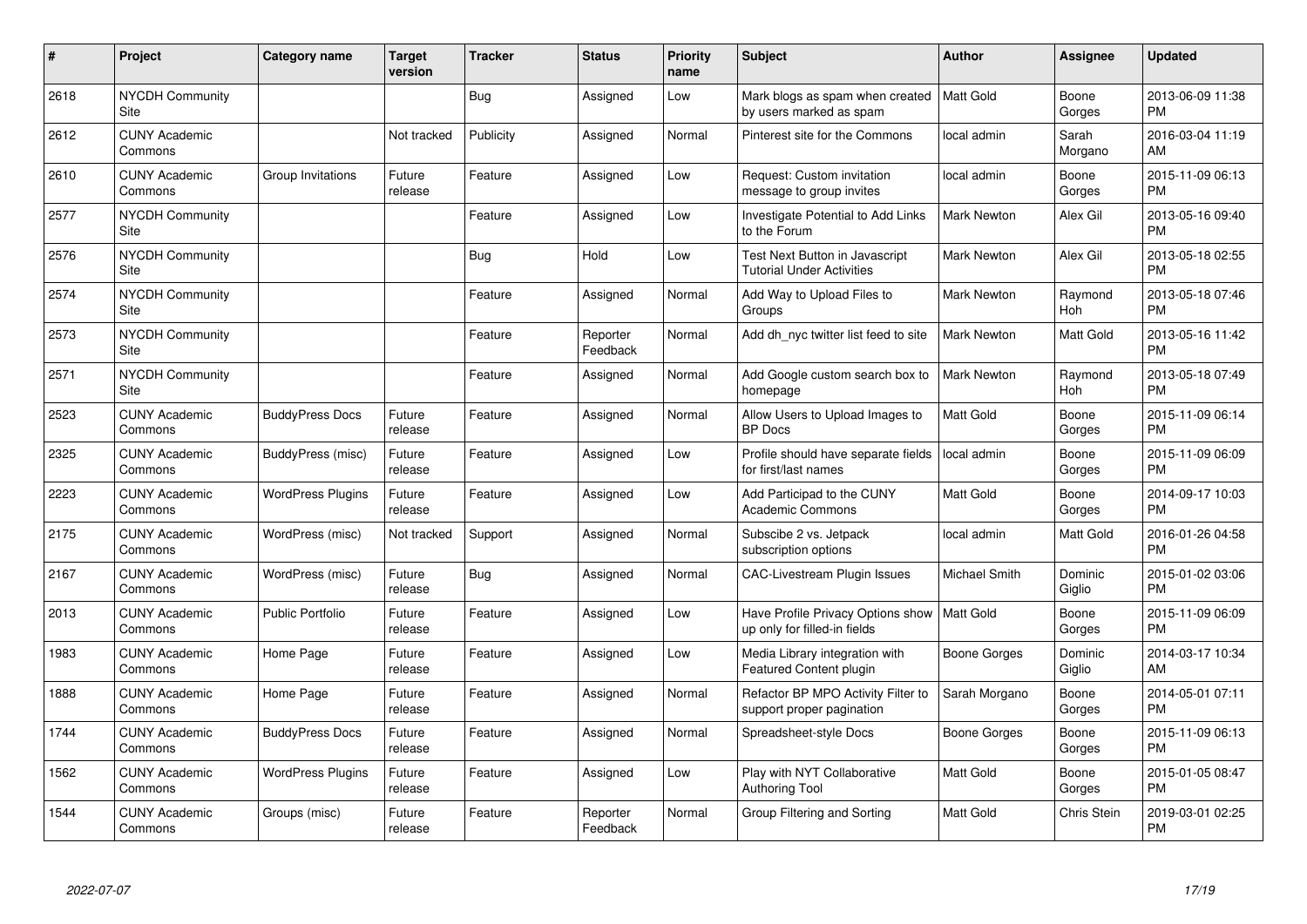| #    | Project                         | <b>Category name</b>     | <b>Target</b><br>version | <b>Tracker</b> | <b>Status</b>        | <b>Priority</b><br>name | <b>Subject</b>                                                                            | <b>Author</b>       | Assignee            | <b>Updated</b>                |
|------|---------------------------------|--------------------------|--------------------------|----------------|----------------------|-------------------------|-------------------------------------------------------------------------------------------|---------------------|---------------------|-------------------------------|
| 1508 | <b>CUNY Academic</b><br>Commons | WordPress (misc)         | Future<br>release        | Feature        | Assigned             | Normal                  | Share login cookies across<br>mapped domains                                              | Boone Gorges        | Boone<br>Gorges     | 2012-07-02 12:12<br><b>PM</b> |
| 1460 | <b>CUNY Academic</b><br>Commons | Analytics                | Future<br>release        | Feature        | Assigned             | Normal                  | <b>Update System Report</b>                                                               | <b>Brian Foote</b>  | Boone<br>Gorges     | 2015-11-09 06:13<br><b>PM</b> |
| 1456 | <b>CUNY Academic</b><br>Commons | Group Invitations        | Future<br>release        | Feature        | Reporter<br>Feedback | Low                     | Invite to Group Button from Profile<br>Field                                              | Matt Gold           | Samantha<br>Raddatz | 2015-11-09 05:59<br><b>PM</b> |
| 1423 | <b>CUNY Academic</b><br>Commons | BuddyPress (misc)        | Future<br>release        | Feature        | Assigned             | Low                     | Show an avatar for pingback<br>comment activity items                                     | Boone Gorges        | Tahir Butt          | 2016-10-24 12:03<br><b>PM</b> |
| 1422 | <b>CUNY Academic</b><br>Commons | <b>BuddyPress Docs</b>   | Future<br>release        | Feature        | Assigned             | Normal                  | Make "created Doc" activity icons<br>non-mini                                             | Boone Gorges        | Boone<br>Gorges     | 2015-11-09 05:48<br><b>PM</b> |
| 1417 | <b>CUNY Academic</b><br>Commons | <b>BuddyPress Docs</b>   | Future<br>release        | Feature        | Assigned             | Low                     | <b>Bulk actions for BuddyPress Docs</b>                                                   | Boone Gorges        | Boone<br>Gorges     | 2016-10-17 10:41<br><b>PM</b> |
| 1192 | <b>CUNY Academic</b><br>Commons | <b>Group Files</b>       | Future<br>release        | Feature        | Assigned             | Low                     | When posting group files, allow<br>users to add a category without<br>saving              | Matt Gold           | Raymond<br>Hoh      | 2015-11-09 05:53<br><b>PM</b> |
| 1167 | <b>CUNY Academic</b><br>Commons | <b>Email Invitations</b> | Future<br>release        | Feature        | New                  | Low                     | Allow email invitations to be resent                                                      | Boone Gorges        | Boone<br>Gorges     | 2015-11-12 12:53<br>AM        |
| 1166 | <b>CUNY Academic</b><br>Commons | <b>Email Invitations</b> | Future<br>release        | Feature        | New                  | Low                     | Better organizational tools for Sent   Boone Gorges<br>Invites                            |                     | Boone<br>Gorges     | 2015-11-09 06:02<br><b>PM</b> |
| 1165 | <b>CUNY Academic</b><br>Commons | <b>Email Invitations</b> | Future<br>release        | Feature        | Assigned             | Low                     | Allow saved lists of invitees under<br><b>Send Invites</b>                                | <b>Boone Gorges</b> | Boone<br>Gorges     | 2015-11-09 06:03<br><b>PM</b> |
| 1105 | <b>CUNY Academic</b><br>Commons | WordPress (misc)         | Future<br>release        | Feature        | Assigned             | Normal                  | Rephrase Blog Privacy Options                                                             | Matt Gold           | Samantha<br>Raddatz | 2015-11-09 06:19<br><b>PM</b> |
| 940  | <b>CUNY Academic</b><br>Commons | Redmine                  | Future<br>release        | Feature        | Assigned             | Low                     | Communication with users after<br>releases                                                | Matt Gold           | Dominic<br>Giglio   | 2012-09-09 04:36<br><b>PM</b> |
| 860  | <b>CUNY Academic</b><br>Commons | Design                   | Future<br>release        | Design/UX      | Assigned             | Normal                  | <b>Standardize Button Treatment</b><br>Across the Commons                                 | Chris Stein         | Chris Stein         | 2014-05-01 09:45<br>AM        |
| 658  | <b>CUNY Academic</b><br>Commons | <b>WordPress Plugins</b> | Future<br>release        | Feature        | Assigned             | Normal                  | Rebulid Sitewide Tag Suggestion                                                           | <b>Matt Gold</b>    | Boone<br>Gorges     | 2015-01-05 08:47<br><b>PM</b> |
| 653  | <b>CUNY Academic</b><br>Commons | Group Blogs              | Future<br>release        | Feature        | Assigned             | Normal                  | Redesign Integration of Groups<br>and Blogs                                               | Matt Gold           | Samantha<br>Raddatz | 2015-11-09 05:40<br><b>PM</b> |
| 636  | <b>CUNY Academic</b><br>Commons | WordPress (misc)         | Not tracked              | Support        | Assigned             | Normal                  | Create Lynda.com-like Table of<br><b>Contents for Prospective Tutorial</b><br>Screencasts | Matt Gold           | scott voth          | 2016-02-23 03:12<br><b>PM</b> |
| 635  | <b>CUNY Academic</b><br>Commons | BuddyPress (misc)        | Future<br>release        | Feature        | Assigned             | Normal                  | Big Blue Button -<br>Videoconferencing in Groups and<br><b>Blogs</b>                      | Matt Gold           | Boone<br>Gorges     | 2011-03-14 03:24<br>PM        |
| 618  | <b>CUNY Academic</b><br>Commons | <b>BuddyPress Docs</b>   | Future<br>release        | Feature        | Assigned             | Normal                  | BuddyPress Docs: export formats                                                           | Boone Gorges        | Boone<br>Gorges     | 2015-11-09 05:38<br><b>PM</b> |